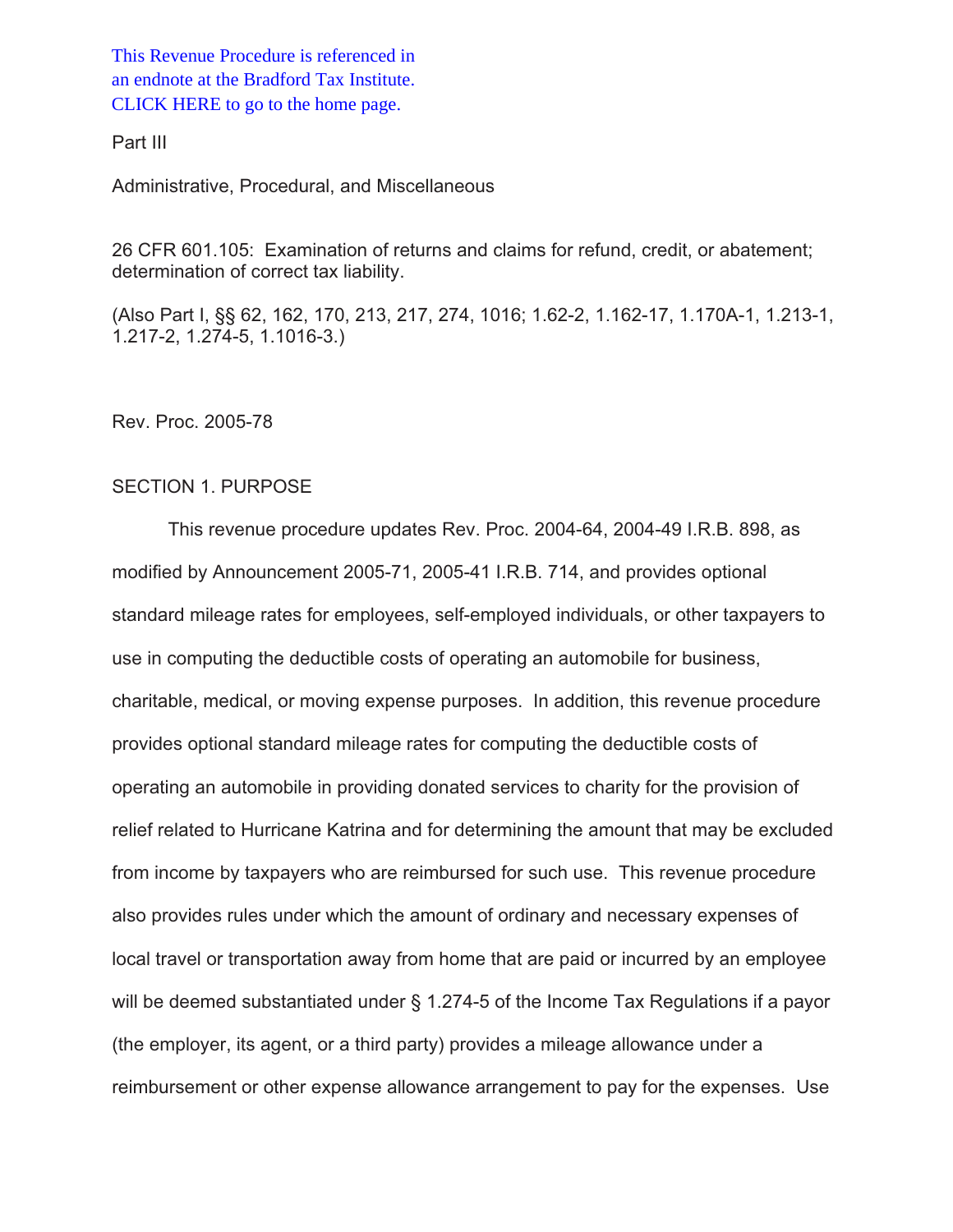of a method of substantiation described in this revenue procedure is not mandatory and a taxpayer may use actual allowable expenses if the taxpayer maintains adequate records or other sufficient evidence for proper substantiation. The Internal Revenue Service prospectively adjusts the business, medical, and moving standard mileage rates annually (to the extent warranted).

### SECTION 2. SUMMARY OF STANDARD MILEAGE RATES

.01 *Standard mileage rates*

| (1) Business (section 5 below)                | 44.5 cents per mile |
|-----------------------------------------------|---------------------|
| (2) Charitable contribution (section 7 below) |                     |
| (a) General                                   | 14 cents per mile   |
| (b) Hurricane Katrina deduction               | 32 cents per mile   |
| (c) Hurricane Katrina reimbursement           | 44.5 cents per mile |
| (3) Medical and moving (section 7 below)      | 18 cents per mile   |

.02 *Determination of standard mileage rates*. The business, medical, and moving standard mileage rates reflected in this revenue procedure are based on an annual study of the fixed and variable costs of operating an automobile conducted on behalf of the Service by an independent contractor. The charitable contribution standard mileage rate is provided in § 170(i) of the Internal Revenue Code. The Hurricane Katrina charitable contribution deduction standard mileage rate is established by § 303 of the Katrina Emergency Tax Relief Act of 2005, Pub. L. No. 109-73, 119 Stat. 2016 (KETRA). The Hurricane Katrina charitable contribution reimbursement standard mileage rate is established by § 304 of KETRA.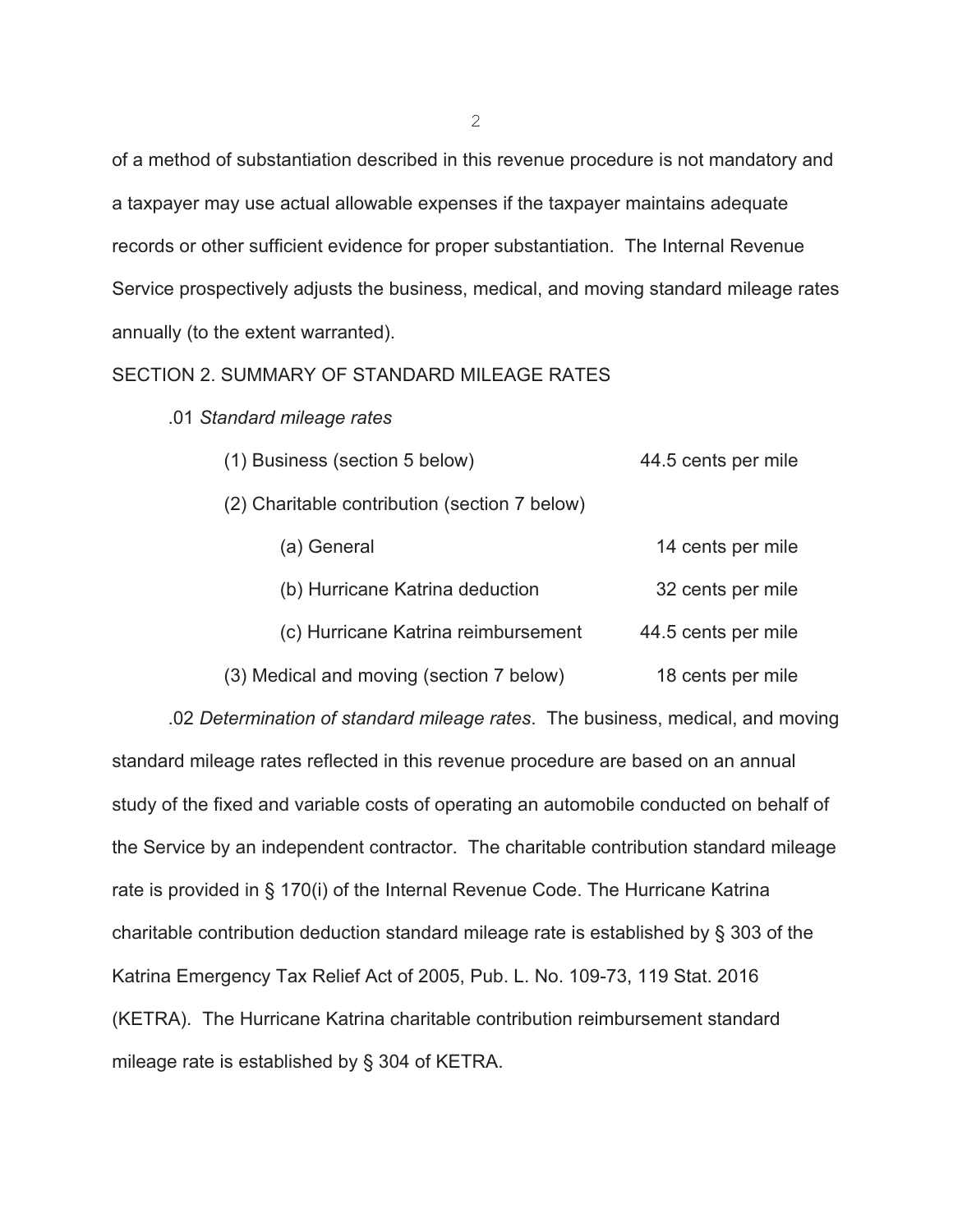#### SECTION 3. BACKGROUND AND CHANGES

.01 Section 162(a) allows a deduction for all the ordinary and necessary expenses paid or incurred during the taxable year in carrying on any trade or business. Under that provision, an employee or self-employed individual may deduct the cost of operating an automobile to the extent that it is used in a trade or business. However, under § 262, no portion of the cost of operating an automobile that is attributable to personal use is deductible.

.02 Section 274(d) provides, in part, that no deduction is allowed under § 162 with respect to any listed property (as defined in § 280F(d)(4) to include passenger automobiles and any other property used as a means of transportation) unless the taxpayer complies with certain substantiation requirements. Section 274(d) further provides that regulations may prescribe that some or all of the substantiation requirements do not apply to an expense that does not exceed an amount prescribed by the regulations.

.03 Section 1.274-5(j), in part, grants the Commissioner of Internal Revenue the authority to establish a method under which a taxpayer may use mileage rates to substantiate, for purposes of § 274(d), the amount of the ordinary and necessary expenses of using a vehicle for local transportation and transportation to, from, and at the destination while traveling away from home.

.04 Section 1.274-5(g), in part, grants the Commissioner the authority to prescribe rules relating to mileage allowances for ordinary and necessary expenses of using a vehicle for local transportation and transportation to, from, and at the destination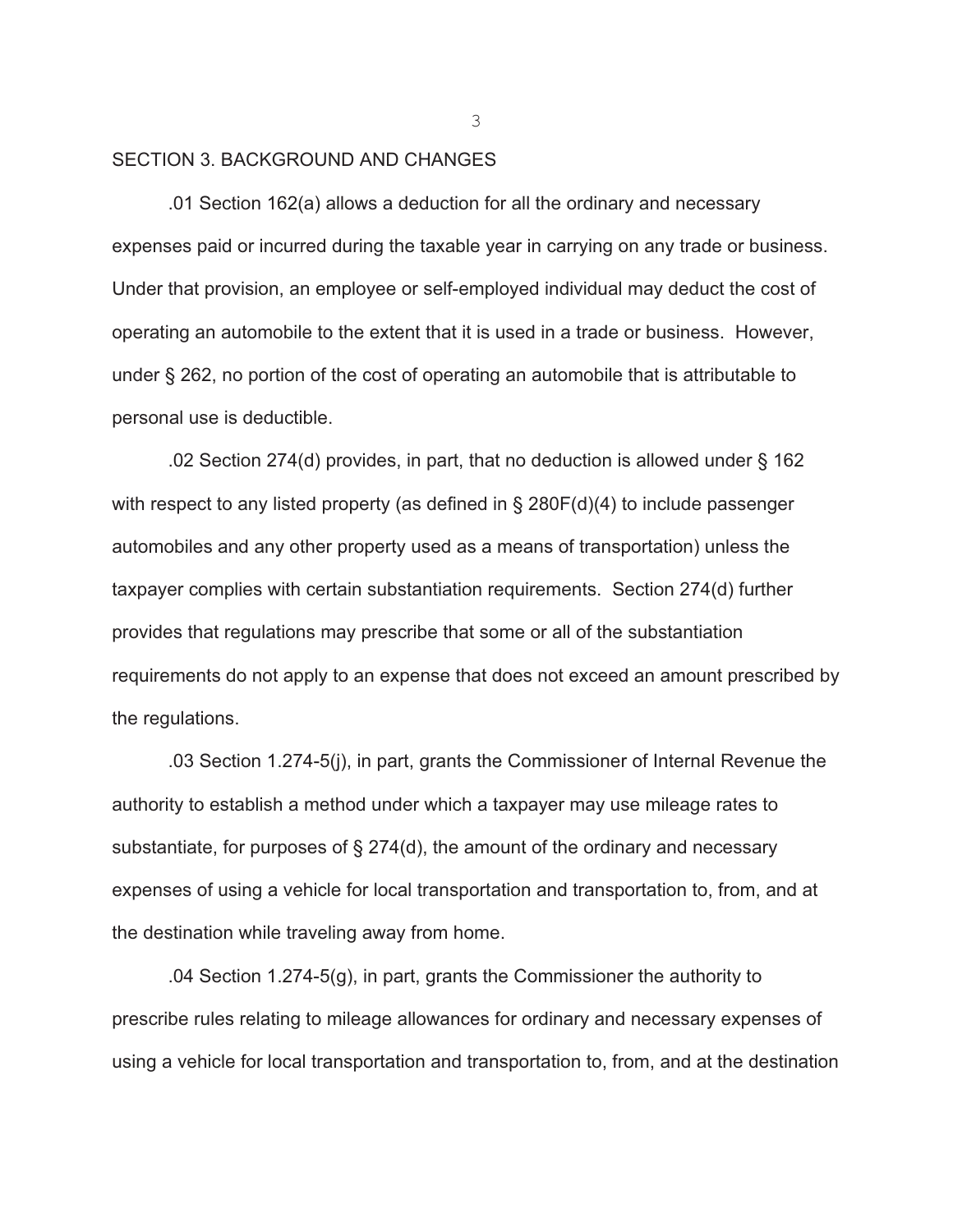while traveling away from home. Pursuant to this grant of authority, the Commissioner may prescribe rules under which the allowances, if in accordance with reasonable business practice, will be regarded as (1) equivalent to substantiation, by adequate records or other sufficient evidence, of the amount of the travel and transportation expenses for purposes of § 1.274-5(c), and (2) satisfying the requirements of an adequate accounting to the employer of the amount of the expenses for purposes of  $§ 1.274-5(f).$ 

.05 Section 62(a)(2)(A) allows an employee, in determining adjusted gross income, a deduction for the expenses allowed by Part VI (§ 161 and following), subchapter B, chapter 1 of the Code, paid or incurred by the employee in connection with the performance of services as an employee under a reimbursement or other expense allowance arrangement with a payor.

.06 Section 62(c) provides that an arrangement will not be treated as a reimbursement or other expense allowance arrangement for purposes of § 62(a)(2)(A) if it--

(1) does not require the employee to substantiate the expenses covered by the arrangement to the payor, or

(2) provides the employee with the right to retain any amount in excess of the substantiated expenses covered under the arrangement.

Section 62(c) further provides that the substantiation requirements described therein do not apply to any expense to the extent that, under the grant of regulatory authority in § 274(d), the Commissioner has provided that substantiation is not required for the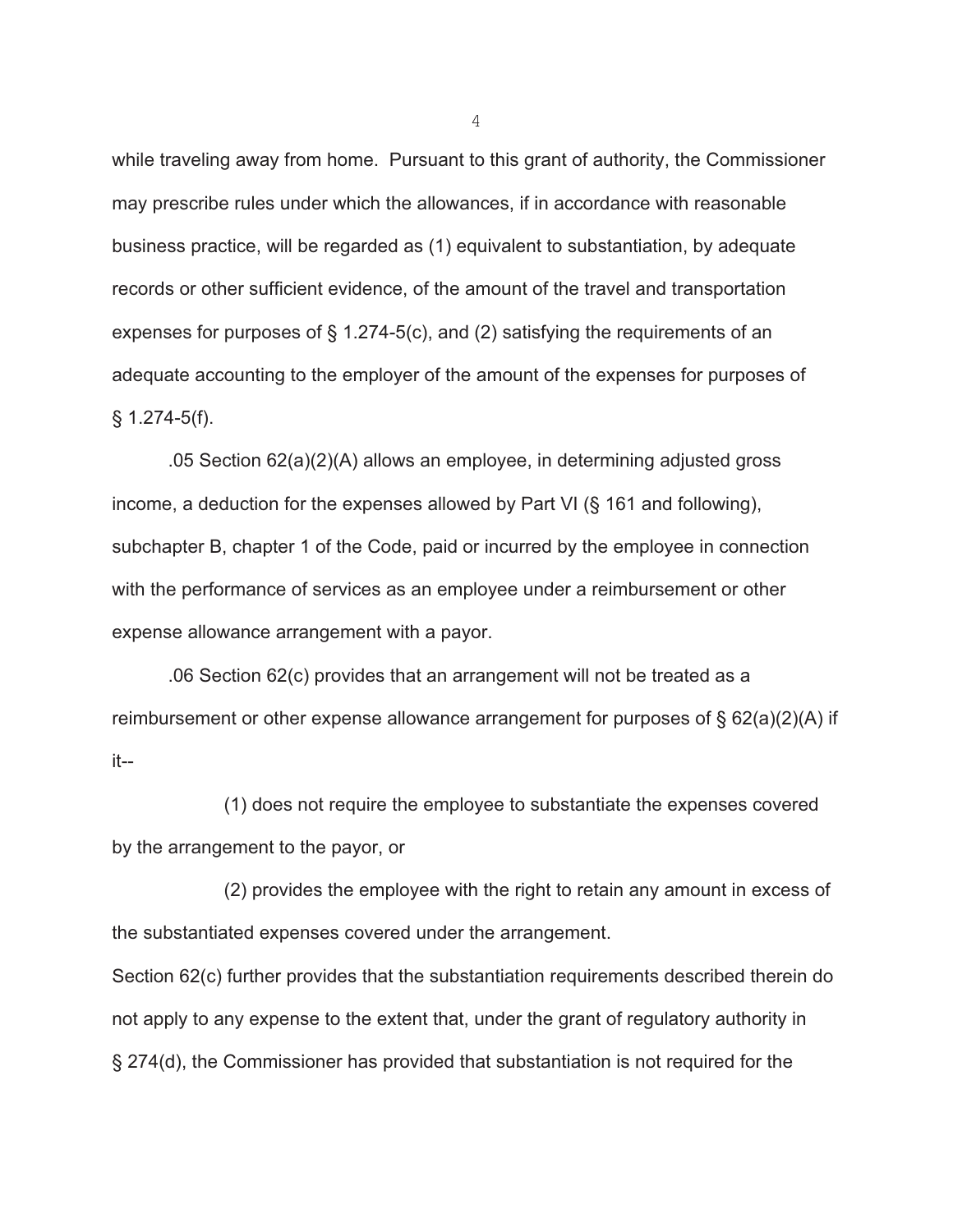expense.

.07 Under § 1.62-2(c)(1), a reimbursement or other expense allowance arrangement satisfies the requirements of § 62(c) if it meets the requirements of business connection, substantiation, and returning amounts in excess of expenses as specified in the regulations. Section 1.62-2(e)(2) specifically provides that substantiation of certain business expenses in accordance with rules prescribed under the authority of § 1.274-5(g) will be treated as substantiation of the amount of the expenses for purposes of  $\S$  1.62-2. Under  $\S$  1.62-2(f)(2), the Commissioner may prescribe rules under which an arrangement providing mileage allowances will be treated as satisfying the requirement of returning amounts in excess of expenses, even though the arrangement does not require the employee to return the portion of the allowance that relates to miles of travel substantiated and that exceeds the amount of the employee's expenses deemed substantiated pursuant to rules prescribed under § 274(d), provided the allowance is reasonably calculated not to exceed the amount of the employee's expenses or anticipated expenses and the employee is required to return any portion of the allowance that relates to miles of travel not substantiated.

.08 Section 1.62-2(h)(2)(i)(B) provides that if a payor pays a mileage allowance under an arrangement that meets the requirements of  $\S$  1.62-2(c)(1), the portion, if any, of the allowance that relates to miles of travel substantiated in accordance with § 1.62-2(e), that exceeds the amount of the employee's expenses deemed substantiated for the travel pursuant to rules prescribed under § 274(d) and § 1.274-5(g), and that the employee is not required to return, is subject to withholding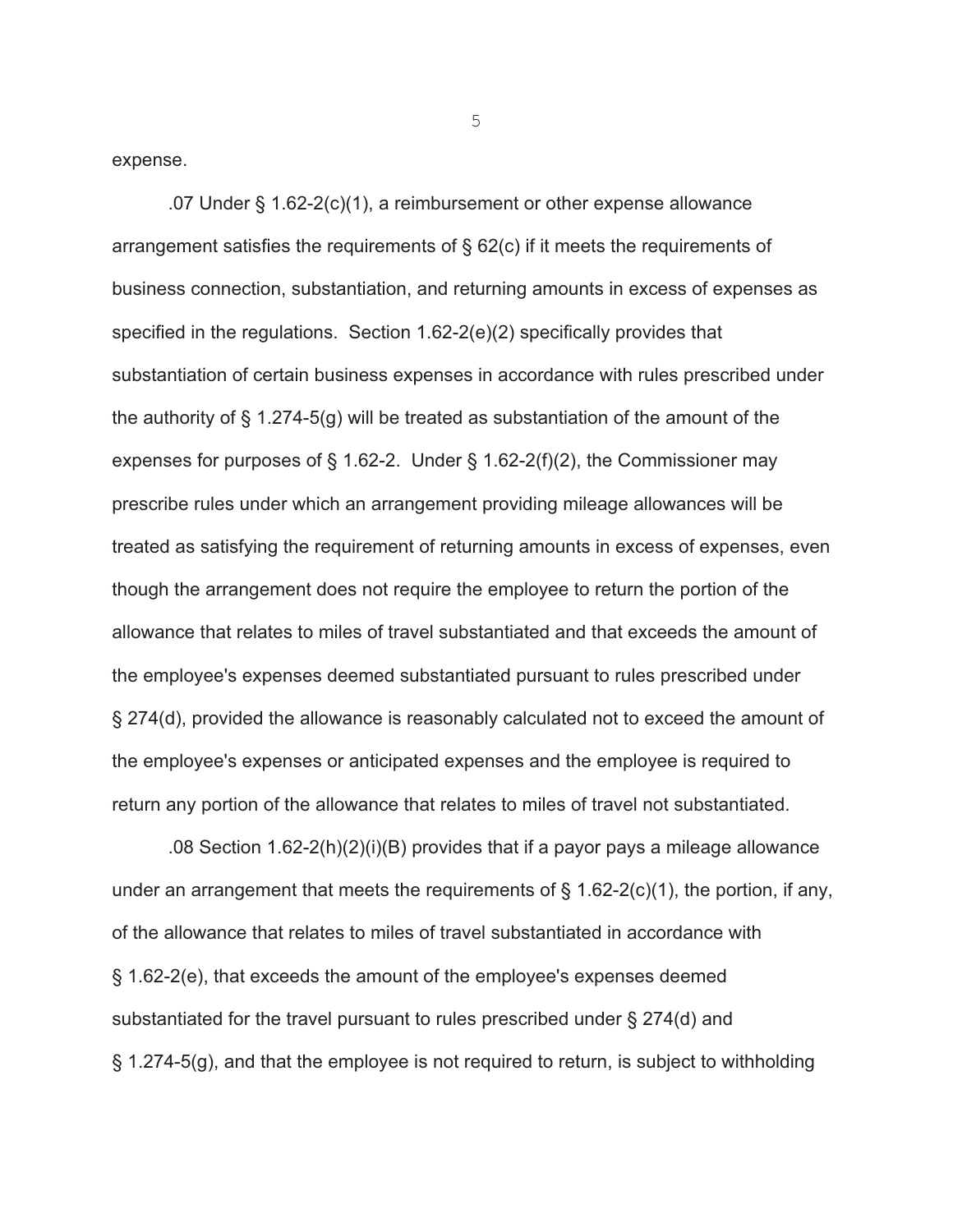and payment of employment taxes. *See* §§ 31.3121(a)-3, 31.3231(e)-1(a)(5), 31.3306(b)-2, and 31.3401(a)-4 of the Employment Tax Regulations. Because the employee is not required to return this excess portion, the reasonable period of time provisions of § 1.62-2(g) (relating to the return of excess amounts) do not apply to this excess portion.

.09 Under § 1.62-2(h)(2)(i)(B)(4), the Commissioner may provide special rules regarding the timing of withholding and payment of employment taxes on mileage allowances.

 .10 Section 303 of KETRA provides that the standard mileage rate for purposes of computing the amount allowable as a charitable contribution deduction for the cost of operating an automobile for the provision of relief related to Hurricane Katrina during the period beginning on August 25, 2005, and ending on December 31, 2006, shall be 70 percent of the business standard mileage rate in effect. Section 304 of KETRA provides that taxpayers may exclude from income an amount computed at the business standard mileage rate received from a charity as reimbursement for the cost of operating an automobile for the provision of relief related to Hurricane Katrina during the period beginning on August 25, 2005, and ending on December 31, 2006. Sections 2.01 and 7.01 of this revenue procedure are revised to include these special charitable contribution standard mileage rates for 2006. For the period beginning on August 25, 2005, and ending on August 31, 2005, the charitable contribution standard mileage rate is 29 cents for deduction purposes and 40.5 cents for reimbursement purposes. For the period beginning on September 1, 2005, and ending on December 31, 2005, the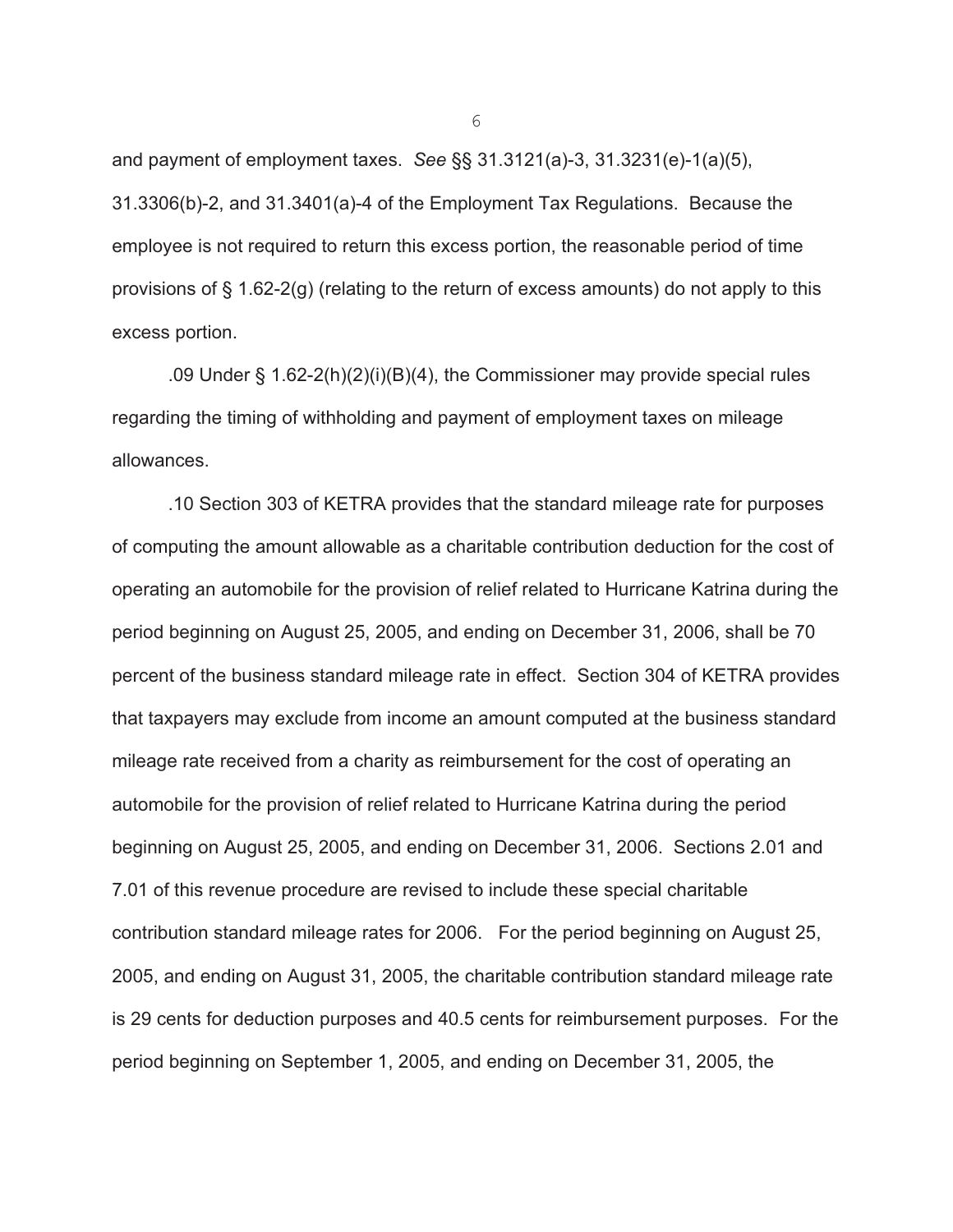charitable contribution standard mileage rate is 34 cents for deduction purposes and 48.5 cents for reimbursement purposes.

.11 Section 5.06(3) of this revenue procedure clarifies the limitation on use of the business standard mileage rate by a taxpayer that has claimed the special depreciation allowance under § 168(k). Section 8.04(1) clarifies the limitation on use of a fixed and variable rate (FAVR) allowance with respect to an automobile for which an employee has claimed the special depreciation allowance under § 168(k). Section 8.05(4) clarifies the requirement that an employer's FAVR allowance or allowances must cover at least five or more employees. Section 8.05(5) clarifies the requirement that an employee may not participate in a FAVR allowance unless the cost of the employee's automobile was at least 90 percent of the standard automobile cost.

#### SECTION 4. DEFINITIONS

.01 *Standard mileage rate*. The term "standard mileage rate" means the applicable amount provided by the Service for optional use by employees or self-employed individuals in computing the deductible costs of operating automobiles (including vans, pickups, or panel trucks) they own or lease for business purposes, or by taxpayers in computing the deductible costs of operating automobiles for charitable, medical, or moving expense purposes.

.02 *Transportation expenses*. The term "transportation expenses" means the expenses of operating an automobile for local travel or transportation away from home.

.03 *Mileage allowance*. The term "mileage allowance" means a payment under a reimbursement or other expense allowance arrangement that meets the requirements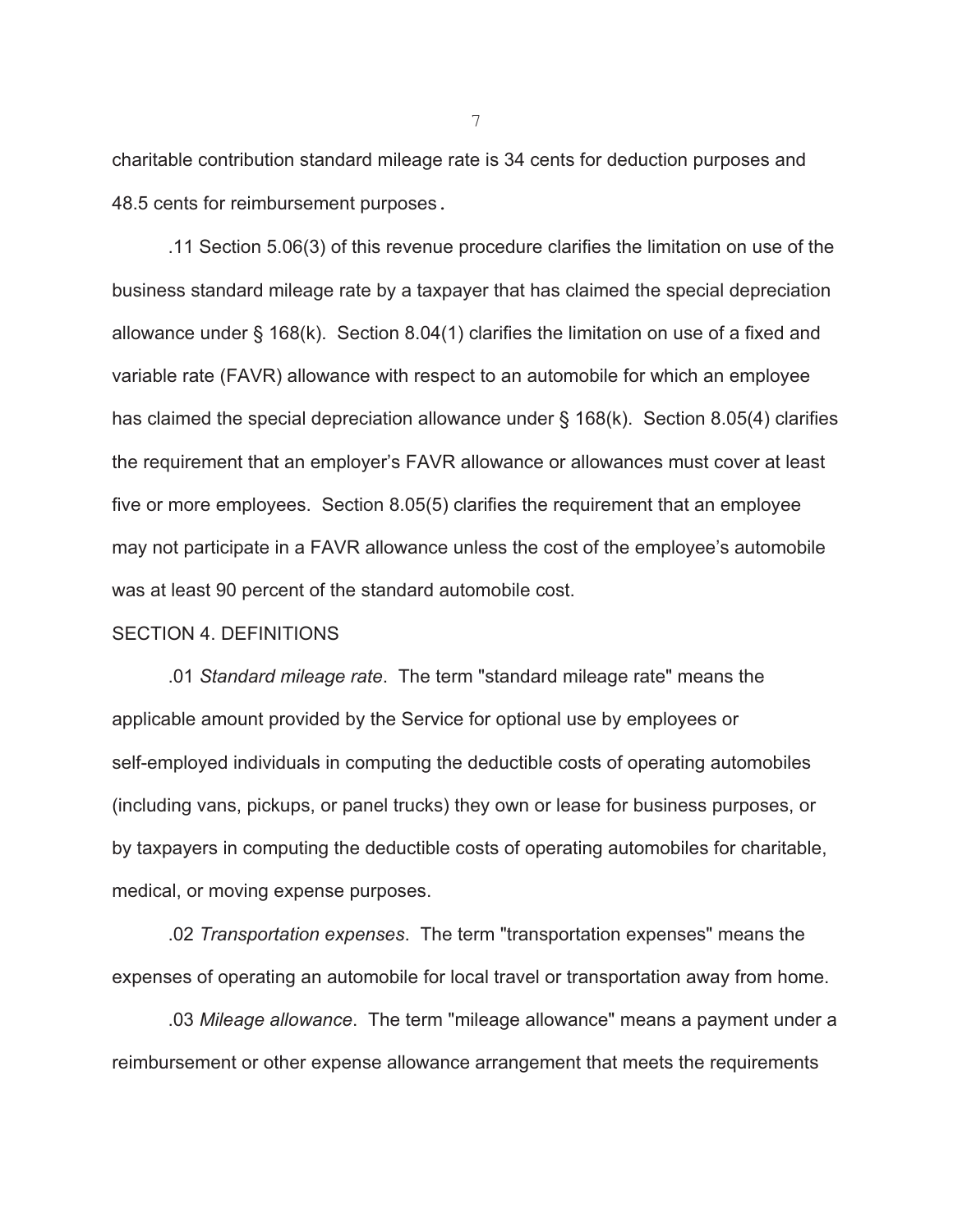specified in  $\S$  1.62-2(c)(1) and that is:

(1) paid with respect to the ordinary and necessary business expenses incurred, or that the payor reasonably anticipates will be incurred, by an employee for transportation expenses in connection with the performance of services as an employee of the employer,

(2) reasonably calculated not to exceed the amount of the expenses or the anticipated expenses, and

(3) paid at the applicable standard mileage rate, a flat rate or stated schedule, or in accordance with any other Service-specified rate or schedule.

.04 *Flat rate or stated schedule*. A mileage allowance is paid at a flat rate or stated schedule if it is provided on a uniform and objective basis with respect to the expenses described in section 4.03 of this revenue procedure. The allowance may be paid periodically at a fixed rate, at a cents-per-mile rate, at a variable rate based on a stated schedule, at a rate that combines any of these rates, or on any other basis that is consistently applied and in accordance with reasonable business practice. Thus, for example, a periodic payment at a fixed rate to cover the fixed costs (including depreciation (or lease payments), insurance, registration and license fees, and personal property taxes) of driving an automobile in connection with the performance of services as an employee of the employer, coupled with a periodic payment at a cents-per-mile rate to cover the operating costs (including gasoline and all taxes thereon, oil, tires, and routine maintenance and repairs) of using an automobile for those purposes, is an allowance paid at a flat rate or stated schedule. Likewise, a periodic payment at a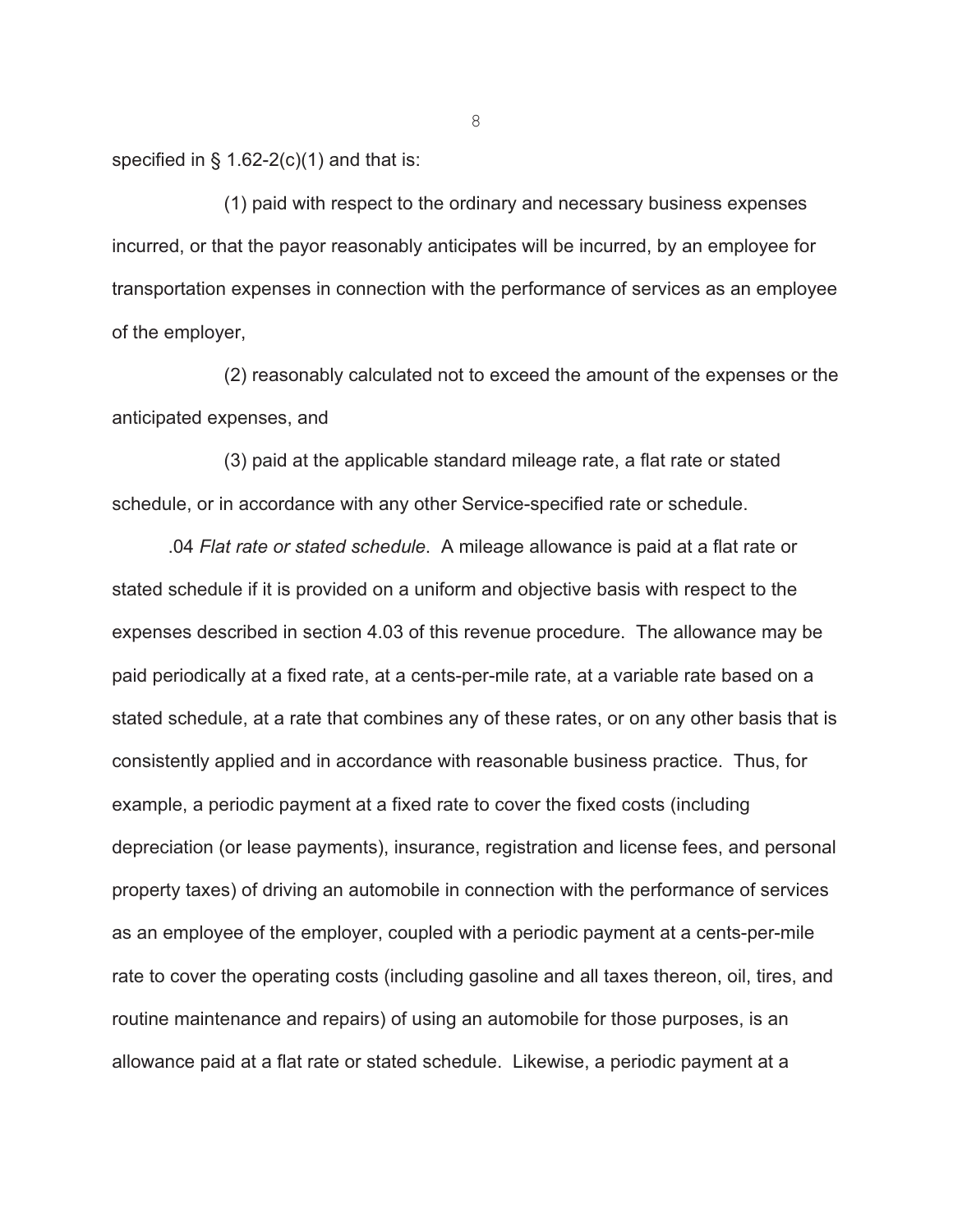variable rate based on a stated schedule for different locales to cover the costs of driving an automobile in connection with the performance of services as an employee is an allowance paid at a flat rate or stated schedule.

#### SECTION 5. BUSINESS STANDARD MILEAGE RATE

.01 *In general*. The standard mileage rate for transportation expenses is 44.5 cents per mile for all miles of use for business purposes.

.02 *Use of the business standard mileage rate*. A taxpayer may use the business standard mileage rate with respect to an automobile that is either owned or leased by the taxpayer. A taxpayer generally may deduct an amount equal to either the business standard mileage rate times the number of business miles traveled or the actual costs (both operating and fixed) paid or incurred by the taxpayer that are allocable to traveling those business miles.

.03 *Business standard mileage rate in lieu of operating and fixed costs*. A deduction using the standard mileage rate for business miles is computed on a yearly basis and is in lieu of all operating and fixed costs of the automobile allocable to business purposes (except as provided in section 9.06 of this revenue procedure). Items such as depreciation (or lease payments), maintenance and repairs, tires, gasoline (including all taxes thereon), oil, insurance, and license and registration fees are included in operating and fixed costs for this purpose.

.04 *Parking fees, tolls, interest, and taxes*. Parking fees and tolls attributable to use of the automobile for business purposes may be deducted as separate items. Likewise, interest relating to the purchase of the automobile as well as state and local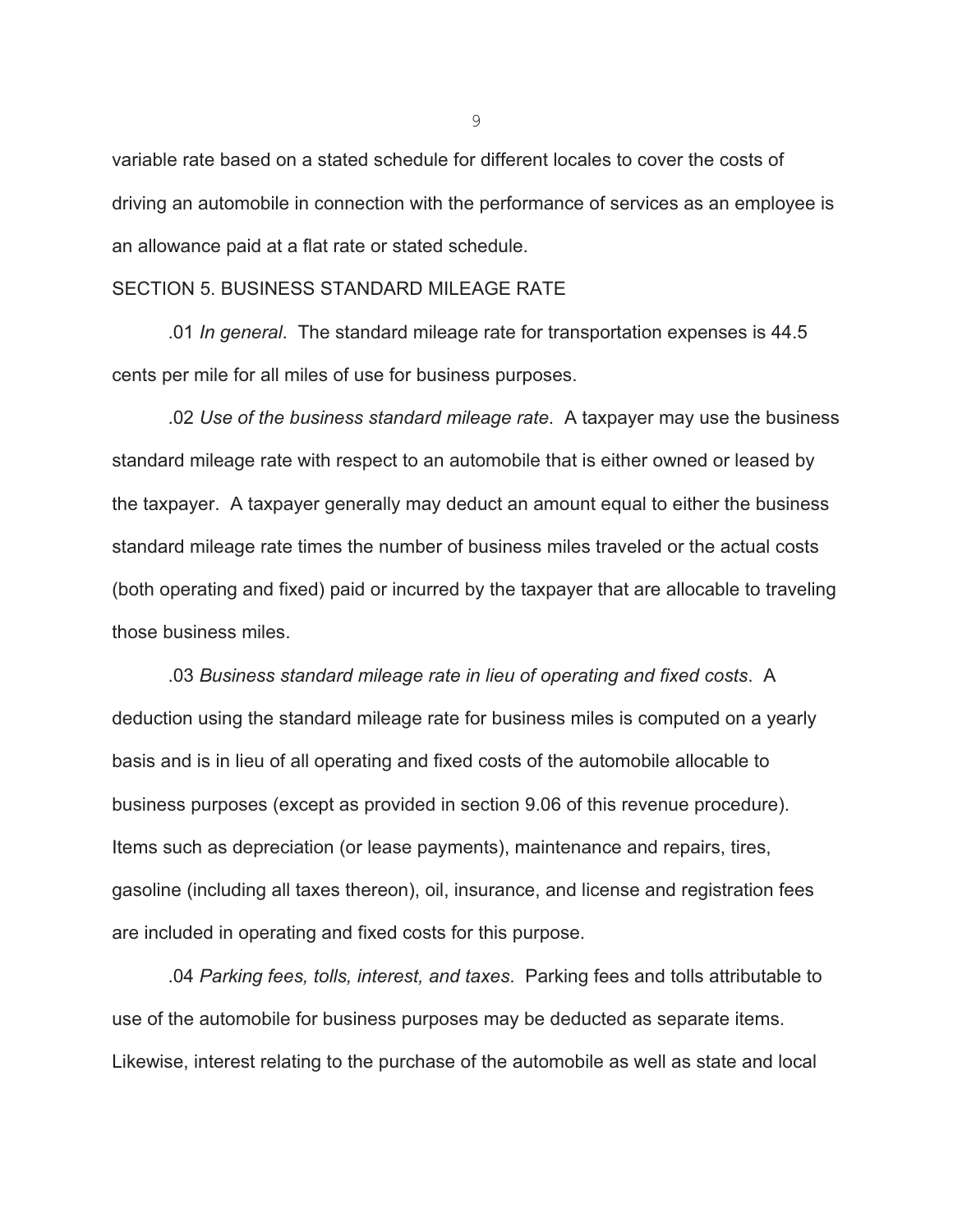personal property taxes may be deducted as separate items, but only to the extent allowable under § 163 or § 164, respectively. Section 163(h)(2)(A) expressly provides that interest is nondeductible personal interest if it is paid or accrued on indebtedness properly allocable to the trade or business of performing services as an employee. Section 164 expressly provides that state and local taxes that are paid or accrued by a taxpayer in connection with an acquisition or disposition of property will be treated as part of the cost of the acquired property or as a reduction in the amount realized on the disposition of the property. If the automobile is operated less than 100 percent for business purposes, an allocation is required to determine the business and nonbusiness portion of the taxes and interest deduction allowable.

.05 *Depreciation*. For owned automobiles placed in service for business purposes, and for which the business standard mileage rate has been used for any year, depreciation will be considered to have been allowed at the rate of 15 cents per mile for 2002, 16 cents per mile for 2003 and 2004, and 17 cents per mile for 2005 and 2006, for those years in which the business standard mileage rate was used. If actual costs were used for one or more of those years, the rates above do not apply to any year in which actual costs were used. The depreciation described above will reduce the basis of the automobile (but not below zero) in determining adjusted basis as required by § 1016.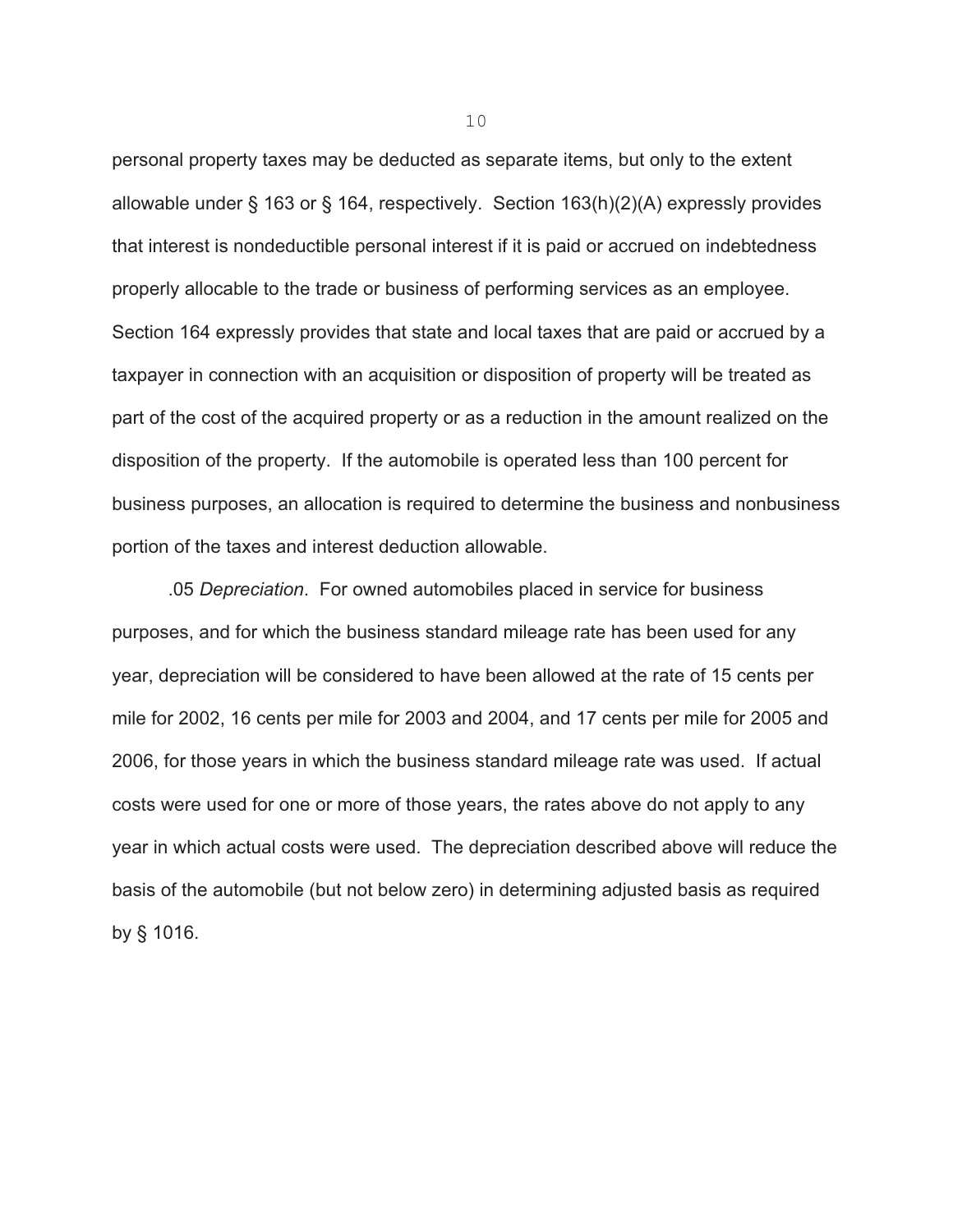.06 *Limitations*.

(1) The business standard mileage rate may not be used to compute the deductible expenses of (a) automobiles used for hire, such as taxicabs, or (b) five or more automobiles owned or leased by a taxpayer and used simultaneously (such as in fleet operations).

(2) The business standard mileage rate may not be used to compute the deductible business expenses of an automobile leased by a taxpayer unless the taxpayer uses either the business standard mileage rate or a FAVR allowance (as provided in section 8 of this revenue procedure) to compute the deductible business expenses of the automobile for the entire lease period (including renewals). For a lease commencing on or before December 31, 1997, the "entire lease period" means the portion of the lease period (including renewals) remaining after that date.

(3) The business standard mileage rate may not be used to compute the deductible expenses of an automobile for which the taxpayer has (a) claimed depreciation using a method other than straight-line for its estimated useful life, (b) claimed a § 179 deduction, (c) claimed the special depreciation allowance under § 168(k), or (d) used the Accelerated Cost Recovery System (ACRS) under former § 168 or the Modified Accelerated Cost Recovery System (MACRS) under current § 168. By using the business standard mileage rate, the taxpayer has elected to exclude the automobile (if owned) from MACRS pursuant to § 168(f)(1). If, after using the business standard mileage rate, the taxpayer uses actual costs, the taxpayer must use straight-line depreciation for the automobile's remaining estimated useful life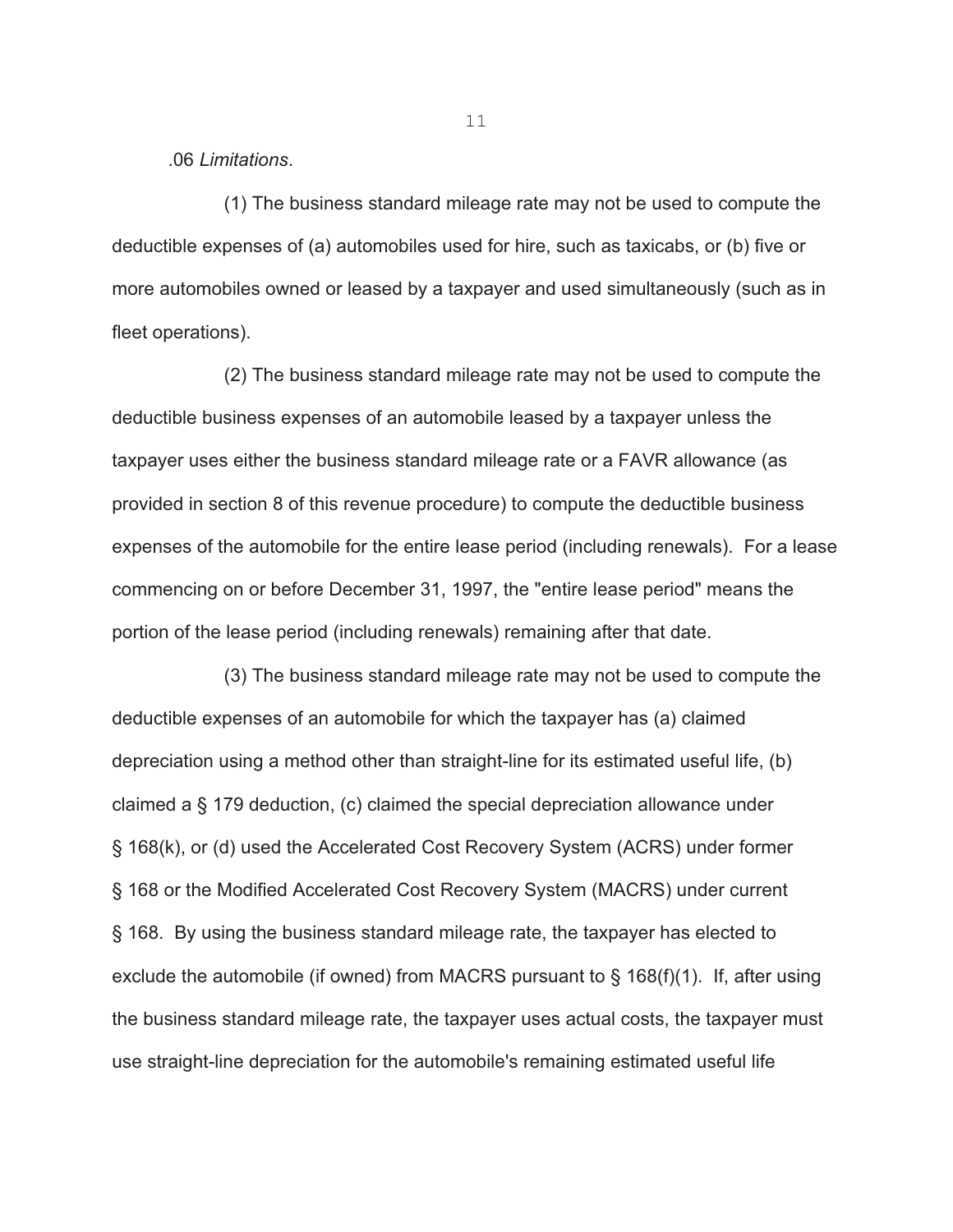(subject to the applicable depreciation deduction limitations under § 280F).

(4) The business standard mileage rate and this revenue procedure may not be used to compute the amount of the deductible automobile expenses of an employee of the United States Postal Service incurred in performing services involving the collection and delivery of mail on a rural route if the employee receives qualified reimbursements (as defined in § 162(o)) for the expenses. *See* § 162(o) for the rules that apply to these qualified reimbursements.

#### SECTION 6. RESERVED

# SECTION 7. CHARITABLE, MEDICAL, AND MOVING STANDARD MILEAGE RATES

.01 *Charitable*. Section 170(i) provides a standard mileage rate of 14 cents per mile for purposes of computing the charitable contribution deduction for use of an automobile in connection with rendering gratuitous services to a charitable organization under § 170. The standard mileage rate is 32 cents per mile for purposes of computing the charitable contribution deduction for use of an automobile in providing donated services to charity for the provision of relief related to Hurricane Katrina. The standard mileage rate is 44.5 cents per mile for purposes of determining the amount that may be excluded from income by taxpayers who are reimbursed for the use of an automobile in providing donated services to charity for the provision of relief related to Hurricane Katrina.

.02 *Medical and moving*. The standard mileage rate is 18 cents per mile for use of an automobile (a) to obtain medical care described in § 213, or (b) as part of a move for which the expenses are deductible under § 217.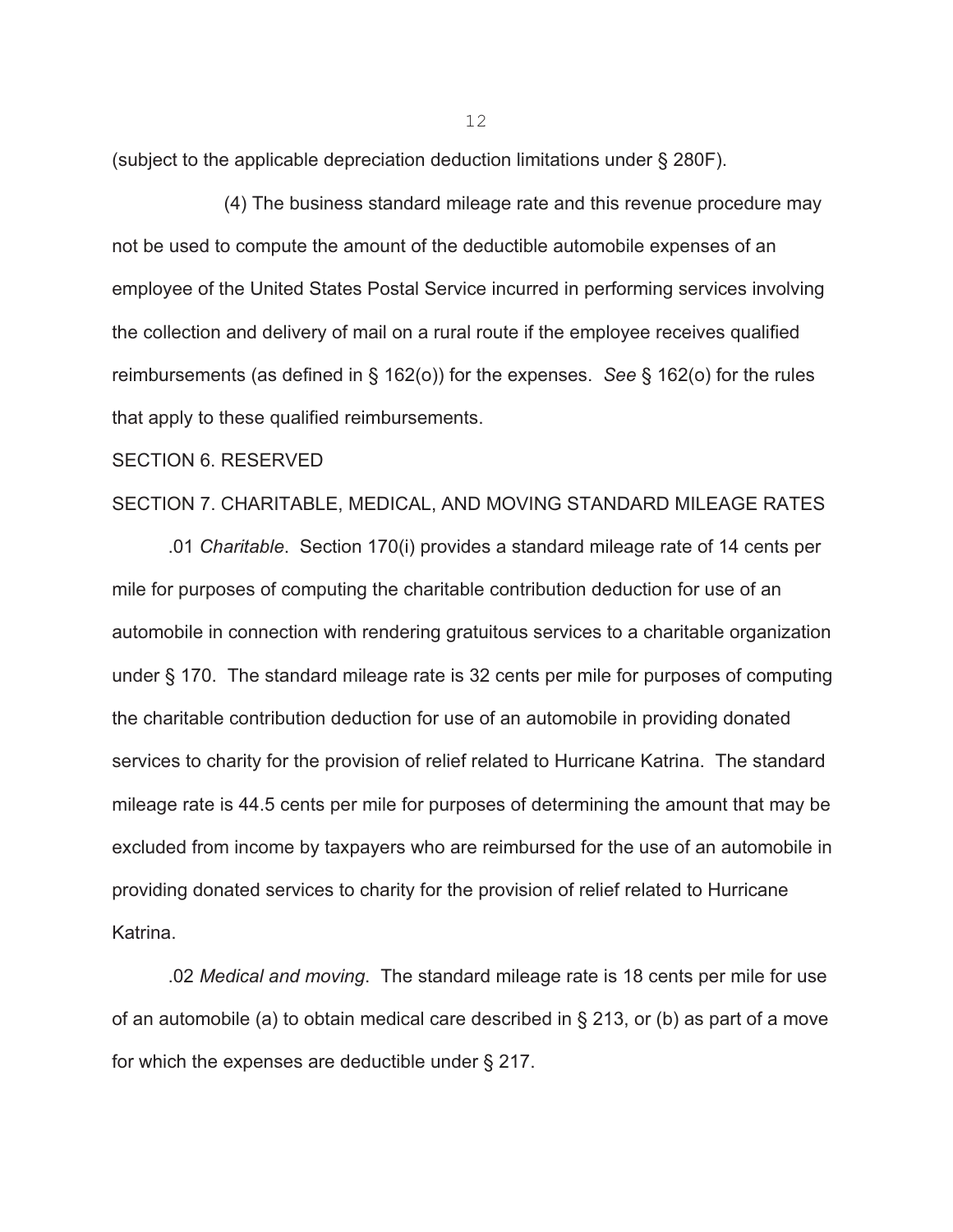.03 *Charitable, medical, or moving expense standard mileage rates in lieu of operating expenses*. A deduction computed using the applicable standard mileage rate for charitable, medical, or moving expense miles is in lieu of all operating expenses (including gasoline and oil) of the automobile allocable to those purposes. Costs for items such as depreciation (or lease payments), insurance, and license and registration fees are not deductible, and are not included in the standard mileage rates.

.04 *Parking fees, tolls, interest, and taxes*. Parking fees and tolls attributable to the use of the automobile for charitable, medical, or moving expense purposes may be deducted as separate items. Interest relating to the purchase of the automobile and state and local personal property taxes are not deductible as charitable, medical, or moving expenses, but they may be deducted as separate items to the extent allowable under § 163 or § 164, respectively.

# SECTION 8. FIXED AND VARIABLE RATE ALLOWANCE

.01 *In general*.

 (1) The ordinary and necessary expenses paid or incurred by an employee in driving an automobile owned or leased by the employee in connection with the performance of services as an employee of the employer will be deemed substantiated (in an amount determined under section 9 of this revenue procedure) when a payor reimburses those expenses with a mileage allowance using a flat rate or stated schedule that combines periodic fixed and variable rate payments that meet all the requirements of section 8 of this revenue procedure (a FAVR allowance).

(2) The amount of a FAVR allowance must be based on data that (a) is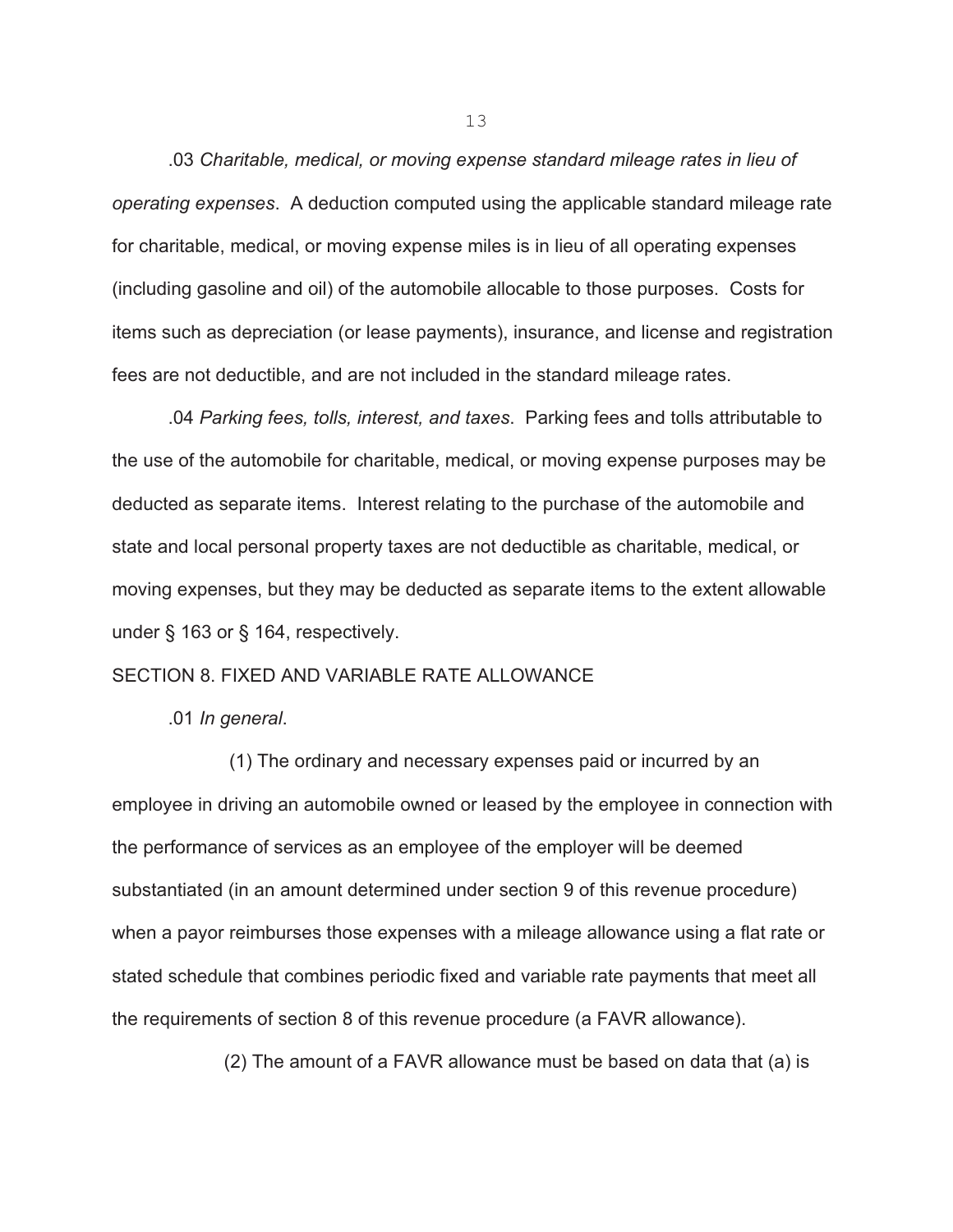derived from the base locality, (b) reflects retail prices paid by consumers, and (c) is reasonable and statistically defensible in approximating the actual expenses employees receiving the allowance would incur as owners of the standard automobile.

.02 *Computation of FAVR allowance*.

(1) *FAVR allowance*. A FAVR allowance includes periodic fixed payments and periodic variable payments. A payor may maintain more than one FAVR allowance. A FAVR allowance that uses the same payor, standard automobile (or an automobile of the same make and model that is comparably equipped), retention period, and business use percentage is considered one FAVR allowance, even though other features of the allowance may vary. A FAVR allowance also includes any optional high mileage payments; however, optional high mileage payments are included in the employee's gross income, are reported as wages or other compensation on the employee's Form W-2, and are subject to withholding and payment of employment taxes when paid. *See* section 9.05 of this revenue procedure. An optional high mileage payment covers the additional depreciation for a standard automobile attributable to business miles driven and substantiated by the employee for a calendar year in excess of the annual business mileage for that year. If an employee is covered by the FAVR allowance for less than the entire calendar year, the annual business mileage may be prorated on a monthly basis for purposes of the preceding sentence.

(2) *Periodic fixed payment*. A periodic fixed payment covers the projected fixed costs (including depreciation (or lease payments), insurance, registration and license fees, and personal property taxes) of driving the standard automobile in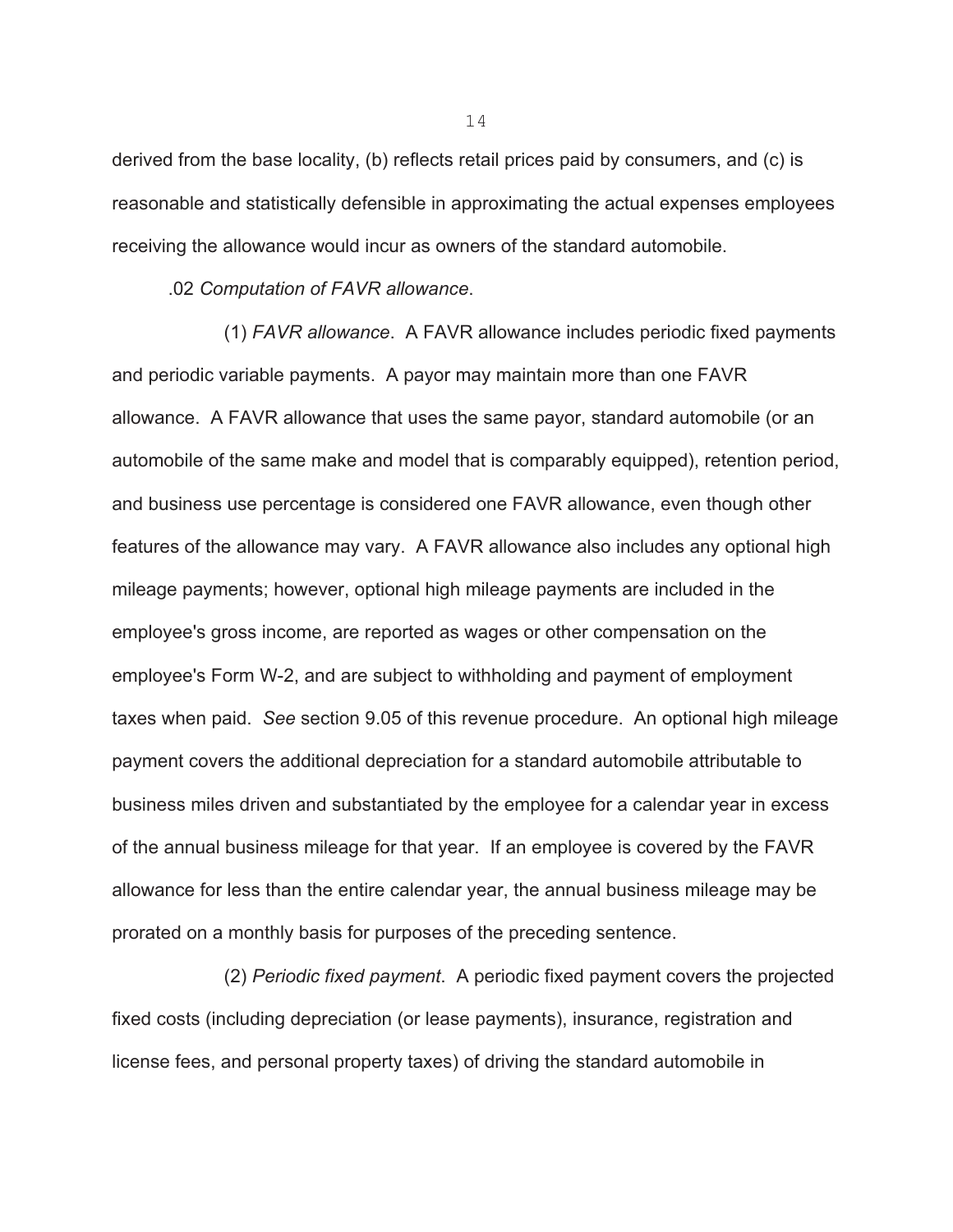connection with the performance of services as an employee of the employer in a base locality, and must be paid at least quarterly. A periodic fixed payment may be computed by (a) dividing the total projected fixed costs of the standard automobile for all years of the retention period, determined at the beginning of the retention period, by the number of periodic fixed payments in the retention period, and (b) multiplying the resulting amount by the business use percentage.

(3) *Periodic variable payment*. A periodic variable payment covers the projected operating costs (including gasoline and all taxes thereon, oil, tires, and routine maintenance and repairs) of driving a standard automobile in connection with the performance of services as an employee of the employer in a base locality, and must be paid at least quarterly. The rate of a periodic variable payment for a computation period may be computed by dividing the total projected operating costs for the standard automobile for the computation period, determined at the beginning of the computation period, by the computation period mileage. A computation period can be any period of a year or less. Computation period mileage is the total mileage (business and personal) a payor reasonably projects a standard automobile will be driven during a computation period and equals the retention mileage divided by the number of computation periods in the retention period. For each business mile substantiated by the employee for the computation period, the periodic variable payment must be paid at a rate that does not exceed the rate for that computation period.

(4) *Base locality*. A base locality is the particular geographic locality or region of the United States in which the costs of driving an automobile in connection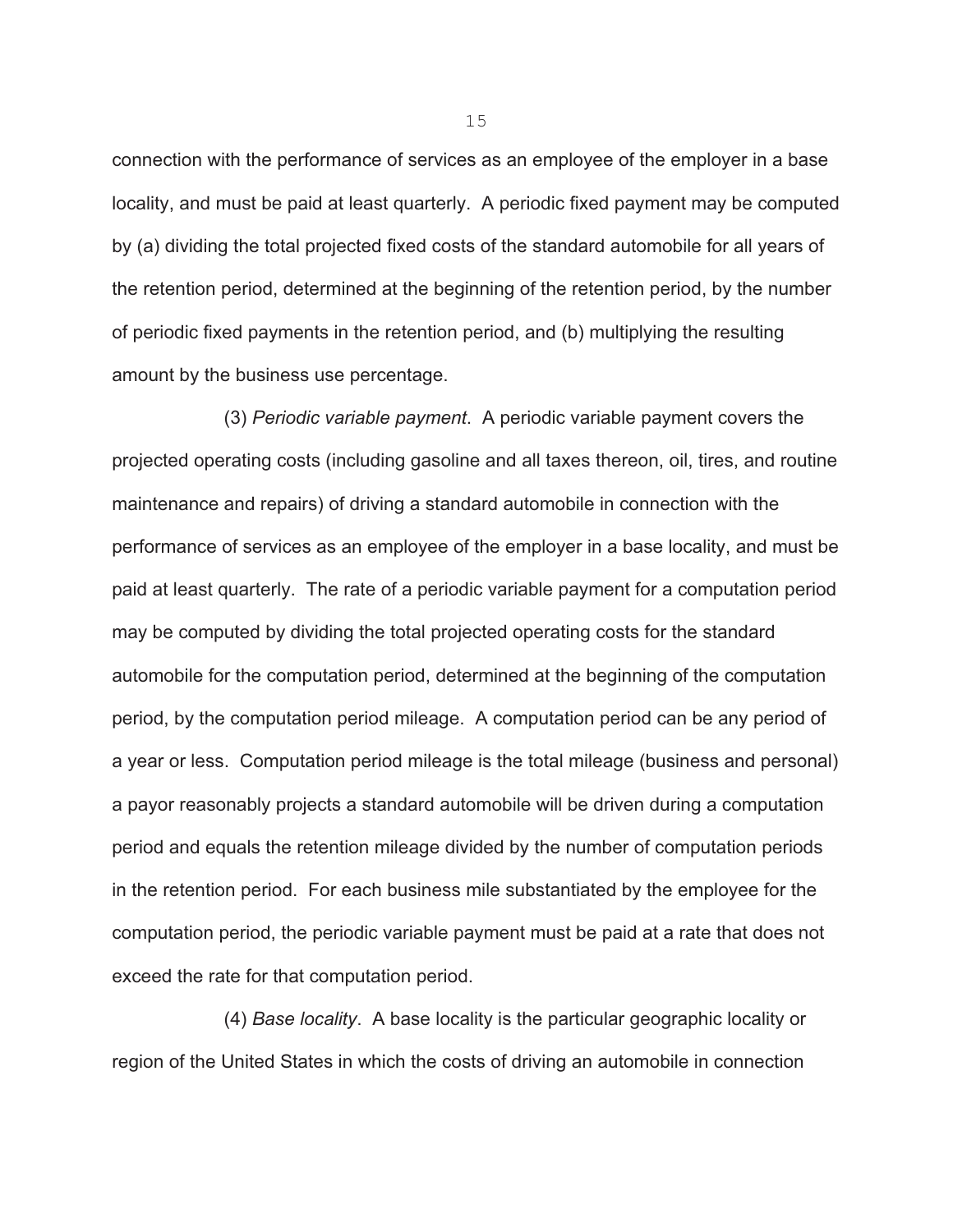with the performance of services as an employee of the employer are generally paid or incurred by the employee. Thus, for purposes of determining the amount of fixed costs, the base locality is generally the geographic locality or region in which the employee resides. For purposes of determining the amount of operating costs, the base locality is generally the geographic locality or region in which the employee drives the automobile in connection with the performance of services as an employee of the employer.

(5) *Standard automobile*. A standard automobile is the automobile selected by the payor on which a specific FAVR allowance is based.

(6) *Standard automobile cost*. The standard automobile cost for a calendar year may not exceed 95 percent of the sum of (a) the retail dealer invoice cost of the standard automobile in the base locality, and (b) state and local sales or use taxes applicable on the purchase of the automobile. Further, the standard automobile cost may not exceed \$27,400.

(7) *Annual mileage*. Annual mileage is the total mileage (business and personal) a payor reasonably projects a standard automobile will be driven during a calendar year. Annual mileage equals the annual business mileage divided by the business use percentage.

(8) *Annual business mileage*. Annual business mileage is the mileage a payor reasonably projects a standard automobile will be driven by an employee in connection with the performance of services as an employee of the employer during the calendar year, but may not be less than 6,250 miles for a calendar year. Annual business mileage equals the annual mileage multiplied by the business use percentage.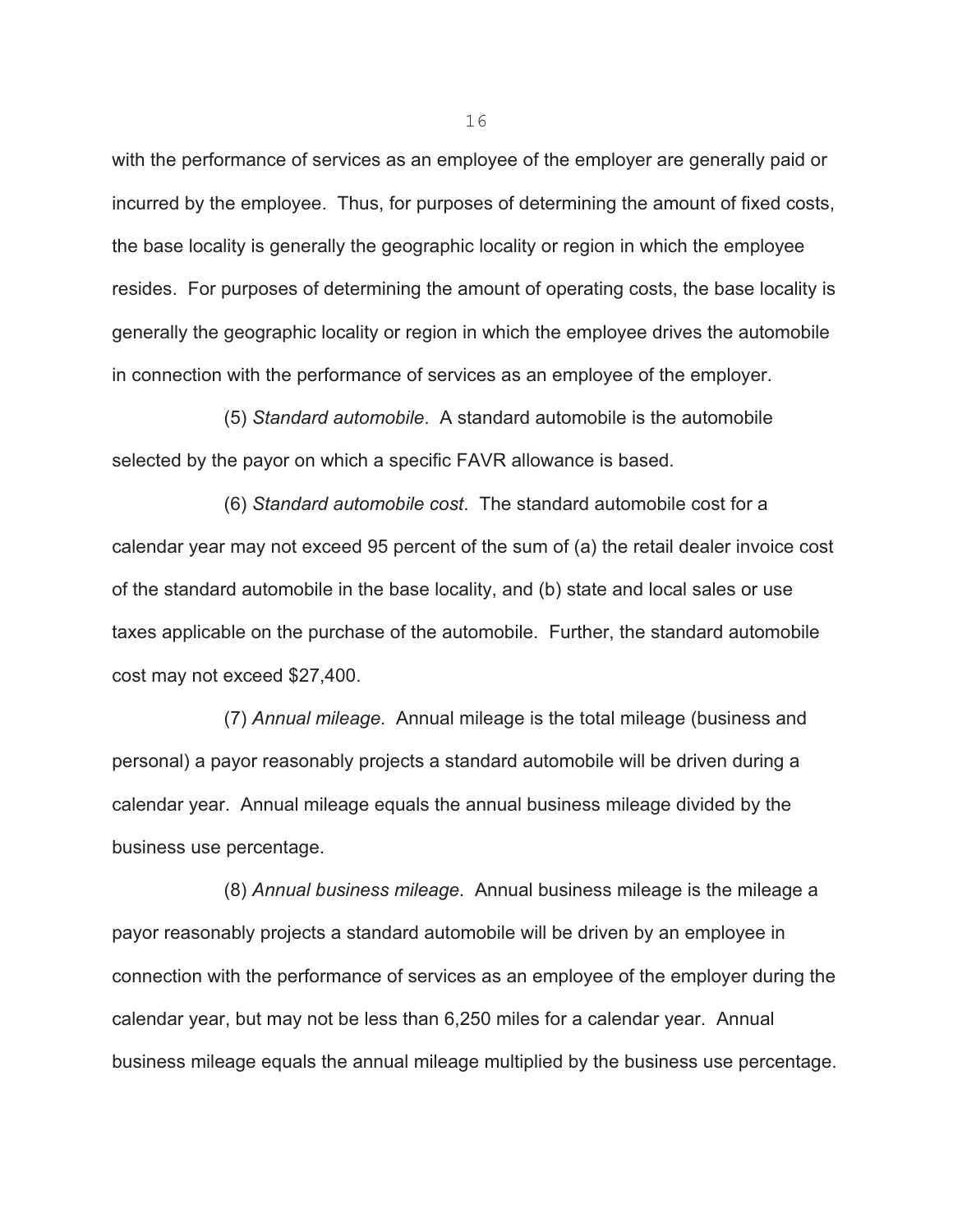(9) *Business use percentage*. A business use percentage is determined by dividing the annual business mileage by the annual mileage. The business use percentage may not exceed 75 percent. In lieu of demonstrating the reasonableness of the business use percentage based on records of total mileage and business mileage driven by the employees annually, a payor may use a business use percentage that is less than or equal to the following percentages for a FAVR allowance that is paid for the following annual business mileage:

| Annual business mileage             | <b>Business use percentage</b> |
|-------------------------------------|--------------------------------|
| 6,250 or more but less than 10,000  | 45 percent                     |
| 10,000 or more but less than 15,000 | 55 percent                     |
| 15,000 or more but less than 20,000 | 65 percent                     |
| 20,000 or more                      | 75 percent                     |

(10) *Retention period*. A retention period is the period in calendar years selected by the payor during which the payor expects an employee to drive a standard automobile in connection with the performance of services as an employee of the employer before the automobile is replaced. The period may not be less than two calendar years.

(11) *Retention mileage*. Retention mileage is the annual mileage multiplied by the number of calendar years in the retention period.

(12) *Residual value*. The residual value of a standard automobile is the projected amount for which it could be sold at the end of the retention period after being driven the retention mileage. The Service will accept the following safe harbor residual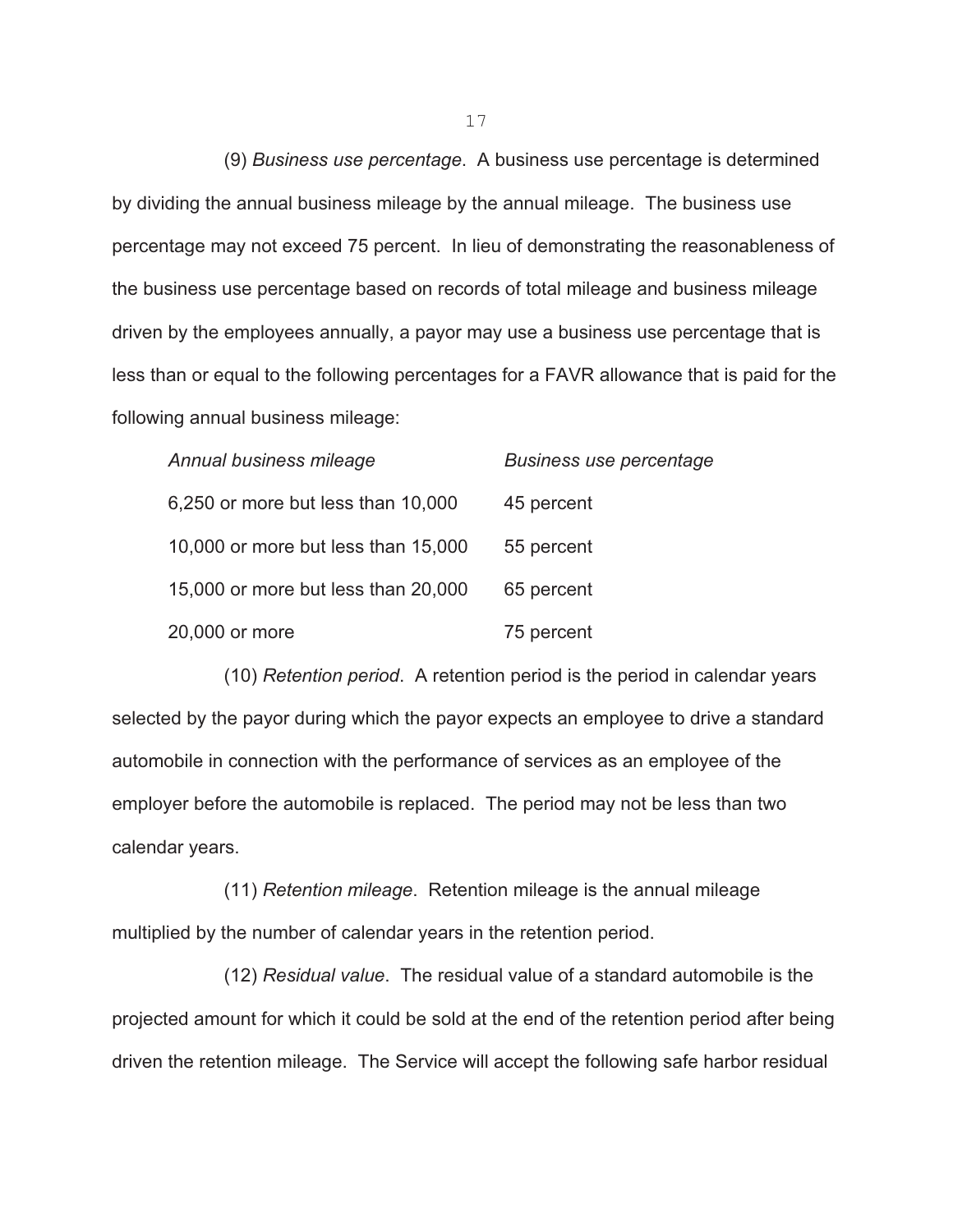values for a standard automobile computed as a percentage of the standard automobile cost:

| <b>Retention period</b> | Residual value |
|-------------------------|----------------|
| 2-year                  | 70 percent     |
| $3$ -year               | 60 percent     |
| 4-year                  | 50 percent     |

.03 *FAVR allowance in lieu of operating and fixed costs*.

(1) A reimbursement computed using a FAVR allowance is in lieu of the employee's deduction of all the operating and fixed costs paid or incurred by an employee in driving the automobile in connection with the performance of services as an employee of the employer, except as provided in section 9.06 of this revenue procedure. Items such as depreciation (or lease payments), maintenance and repairs, tires, gasoline (including all taxes thereon), oil, insurance, license and registration fees, and personal property taxes are included in operating and fixed costs for this purpose.

 (2) Parking fees and tolls attributable to an employee driving the standard automobile in connection with the performance of services as an employee of the employer are not included in fixed and operating costs and may be deducted as separate items. Similarly, interest relating to the purchase of the standard automobile may be deducted as a separate item, but only to the extent that the interest is an allowable deduction under § 163.

.04 *Depreciation*.

(1) A FAVR allowance may not be paid with respect to an automobile for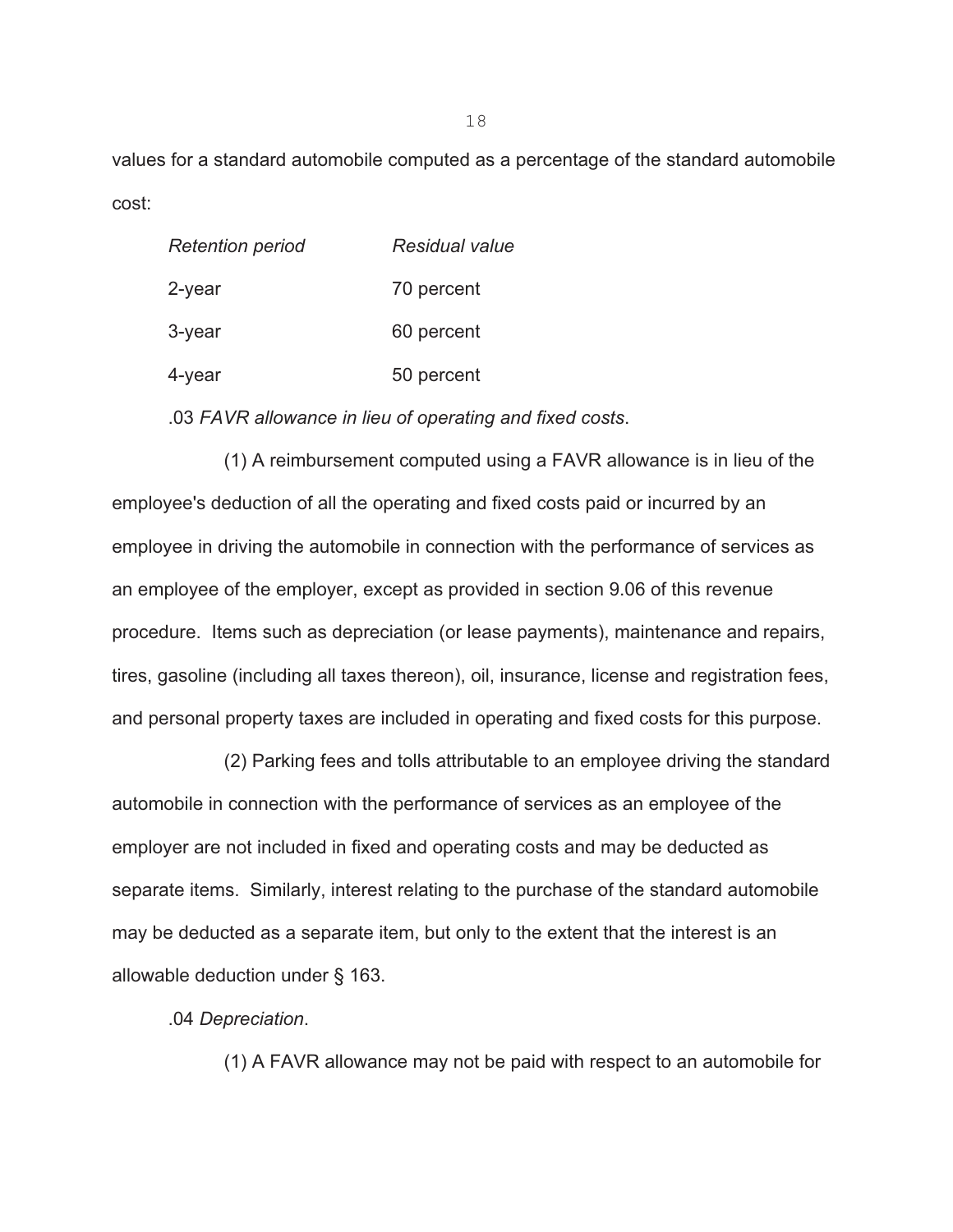which the employee has (a) claimed depreciation using a method other than straight-line for its estimated useful life, (b) claimed a § 179 deduction, (c) claimed the special depreciation allowance under § 168(k), or (d) used ACRS under former § 168 or MACRS under current § 168. If an employee uses actual costs for an owned automobile that has been covered by a FAVR allowance, the employee must use straight-line depreciation for the automobile's remaining estimated useful life (subject to the applicable depreciation deduction limitations under § 280F).

(2) Except as provided in section 8.04(3) of this revenue procedure, the total amount of the depreciation component for the retention period taken into account in computing the periodic fixed payments for that retention period may not exceed the excess of the standard automobile cost over the residual value of the standard automobile. In addition, the total amount of the depreciation component may not exceed the sum of the annual § 280F limitations on depreciation (in effect at the beginning of the retention period) that apply to the standard automobile during the retention period.

(3) If the depreciation component of periodic fixed payments exceeds the limitations in section 8.04(2) of this revenue procedure, that section will be treated as satisfied in any year during which the total annual amount of the periodic fixed payments and the periodic variable payments made to an employee driving 80 percent of the annual business mileage of the standard automobile does not exceed the amount obtained by multiplying 80 percent of the annual business mileage of the standard automobile by the business standard mileage rate for that year (under section 5.01 of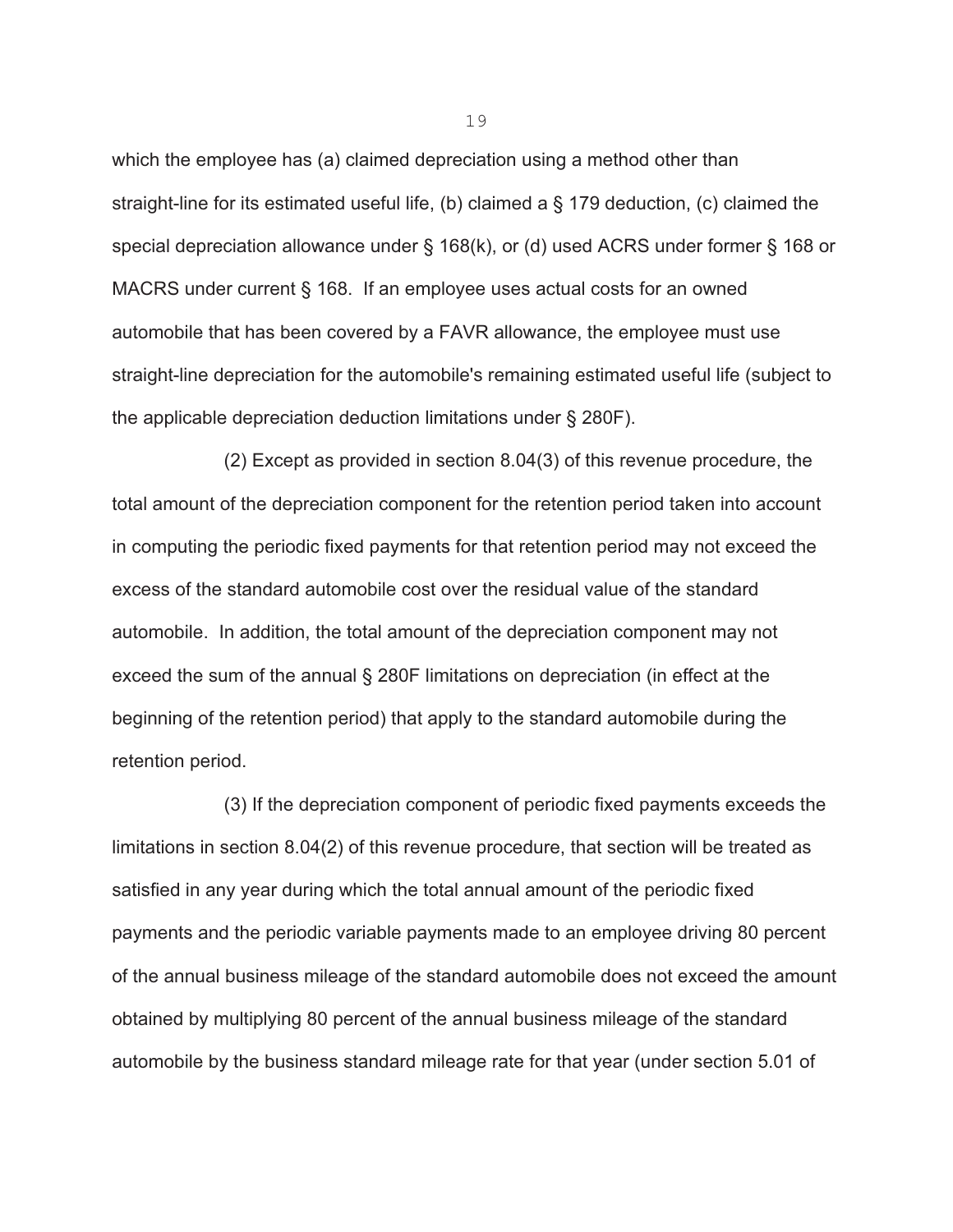the applicable revenue procedure).

(4) The depreciation included in each periodic fixed payment portion of a FAVR allowance paid with respect to an automobile will reduce the basis of the automobile (but not below zero) in determining adjusted basis as required by § 1016. *See* section 8.07(2) of this revenue procedure for the requirement that the employer report the depreciation component of a periodic fixed payment to the employee.

.05 *FAVR allowance limitations*.

(1) A FAVR allowance may be paid only to an employee who substantiates to the payor for a calendar year at least 5,000 miles driven in connection with the performance of services as an employee of the employer or, if greater, 80 percent of the annual business mileage of that FAVR allowance. If the employee is covered by the FAVR allowance for less than the entire calendar year, these limits may be prorated on a monthly basis.

(2) A FAVR allowance may not be paid to a control employee (as defined in § 1.61-21(f)(5) and (6), excluding the \$100,000 limitation in paragraph (f)(5)(iii)).

(3) An employer may not pay a FAVR allowance if at any time during a calendar year a majority of the employees covered by the FAVR allowance are management employees.

(4) An employer may not pay a FAVR allowance to any employee unless at all times during a calendar year at least five employees in total are covered by FAVR allowances provided by the employer.

(5) A FAVR allowance may be paid only with respect to an automobile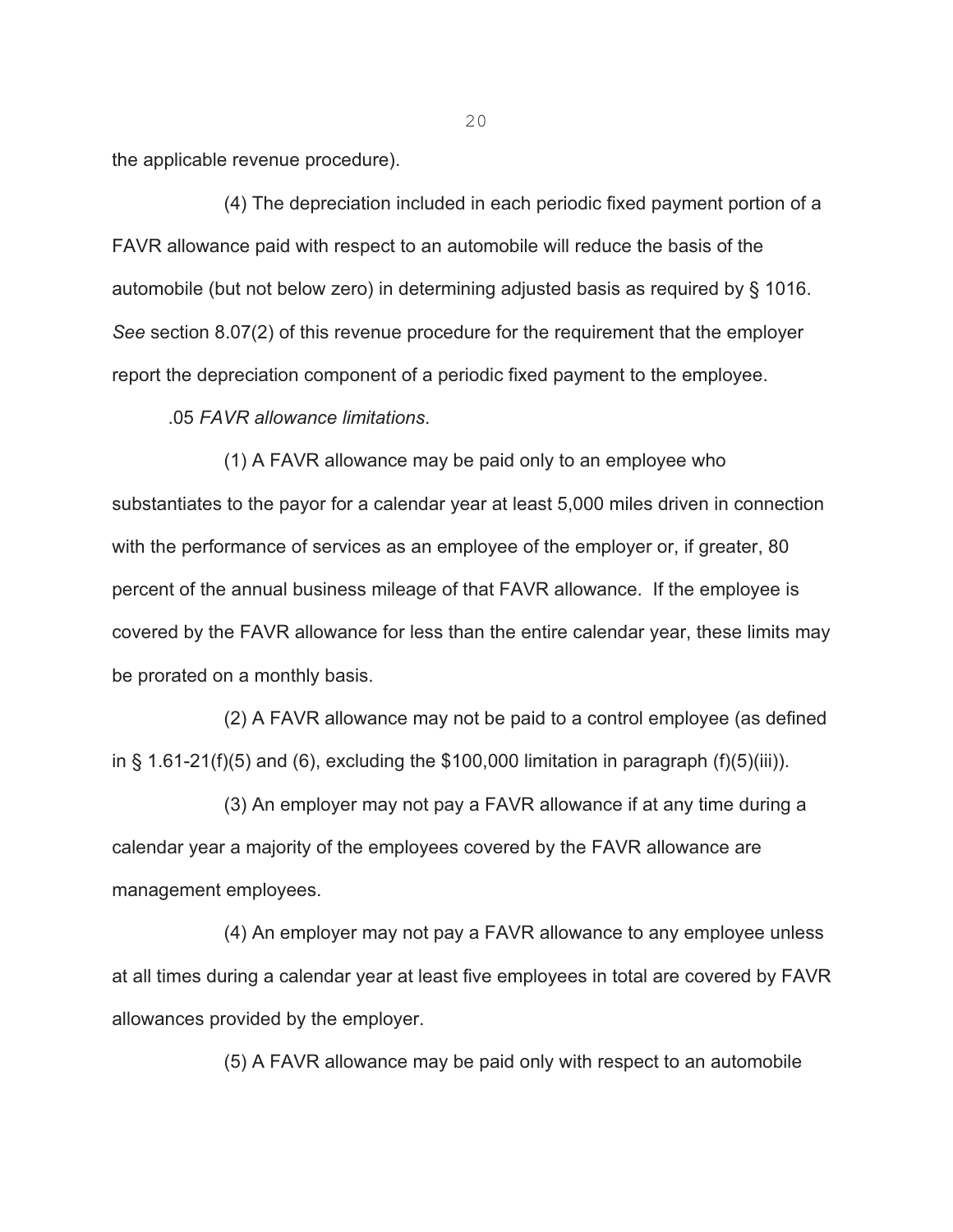(a) owned or leased by the employee receiving the payment, (b) the cost of which, as a new vehicle (whether or not purchased new by the employee), was at least 90 percent of the standard automobile cost taken into account for purposes of determining the FAVR allowance for the first calendar year the employee receives the allowance with respect to that automobile, and (c) the model year of which does not differ from the current calendar year by more than the number of years in the retention period.

(6) A FAVR allowance may not be paid with respect to an automobile leased by an employee for which the employee has used actual expenses to compute the deductible business expenses of the automobile for any year during the entire lease period. For a lease commencing on or before December 31, 1997, the "entire lease period" means the portion of the lease period (including renewals) remaining after that date.

(7) The insurance cost component of a FAVR allowance must be based on the rates charged in the base locality for insurance coverage on the standard automobile during the current calendar year without taking into account rate-increasing factors such as poor driving records or young drivers.

(8) A FAVR allowance may be paid only to an employee whose insurance coverage limits on the automobile with respect to which the FAVR allowance is paid are at least equal to the insurance coverage limits used to compute the periodic fixed payment under that FAVR allowance.

 .06 *Employee reporting*. Within 30 days after an employee's automobile is initially covered by a FAVR allowance, or is again covered by a FAVR allowance if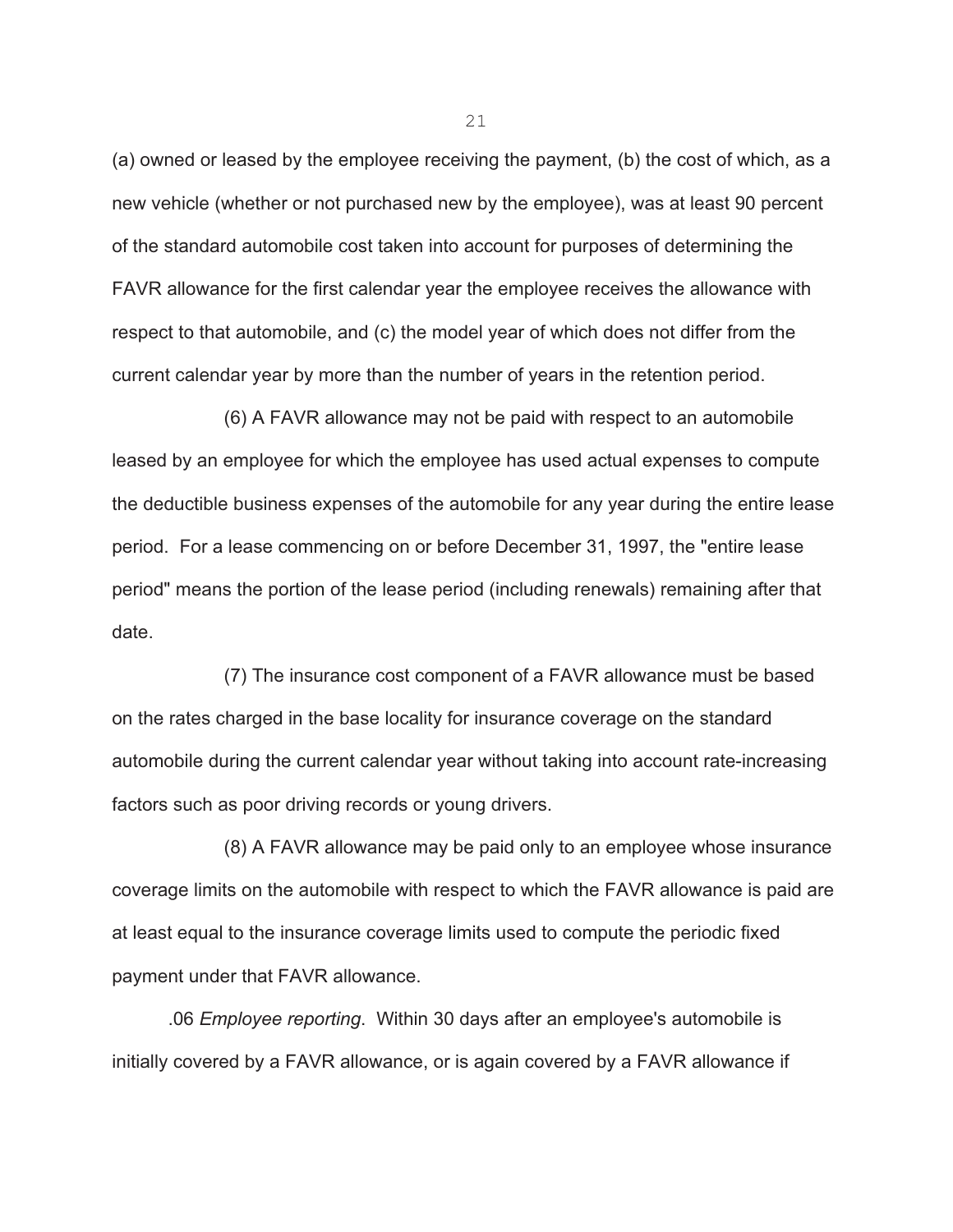coverage has lapsed, the employee by written declaration must provide the payor with the following information: (a) the make, model, and year of the employee's automobile, (b) written proof of the insurance coverage limits on the automobile, (c) the odometer reading of the automobile, (d) if owned, the purchase price of the automobile or, if leased, the price at which the automobile is ordinarily sold by retailers (the gross capitalized cost of the automobile), and (e) if owned, whether the employee has claimed depreciation with respect to the automobile using any of the depreciation methods prohibited by section 8.04(1) of this revenue procedure or, if leased, whether the employee has computed deductible business expenses with respect to the automobile using actual expenses. The information described in (a), (b), and (c) of the preceding sentence also must be supplied by the employee to the payor within 30 days after the beginning of each calendar year that the employee's automobile is covered by a FAVR allowance.

.07 *Payor recordkeeping and reporting*.

(1) The payor or its agent must maintain written records setting forth (a) the statistical data and projections on which the FAVR allowance payments are based, and (b) the information provided by the employees pursuant to section 8.06 of this revenue procedure.

(2) Within 30 days of the end of each calendar year, the employer must provide each employee covered by a FAVR allowance during that year with a statement that, for automobile owners, lists the amount of depreciation included in each periodic fixed payment portion of the FAVR allowance paid during that calendar year and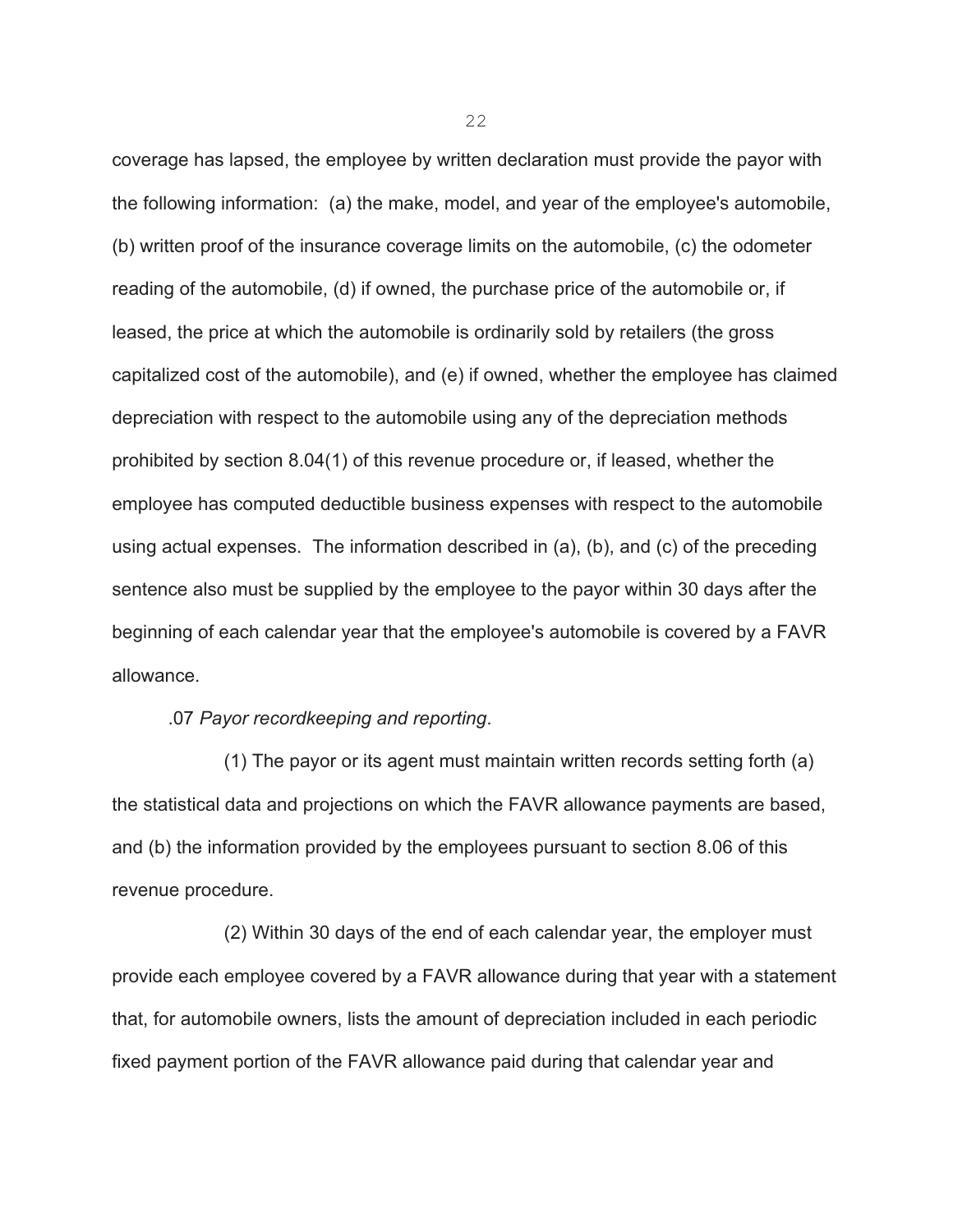explains that by receiving a FAVR allowance the employee has elected to exclude the automobile from the Modified Accelerated Cost Recovery System pursuant to § 168(f)(1). For automobile lessees, the statement must explain that by receiving the FAVR allowance the employee may not compute the deductible business expenses of the automobile using actual expenses for the entire lease period (including renewals). For a lease commencing on or before December 31, 1997, the "entire lease period" means the portion of the lease period (including renewals) remaining after that date.

.08 *Failure to meet section 8 requirements*. If an employee receives a mileage allowance that fails to meet one or more of the requirements of section 8 of this revenue procedure, the employee may not be treated as covered by any FAVR allowance of the payor during the period of the failure. Nevertheless, the expenses to which that mileage allowance relates may be deemed substantiated using the method described in sections 5, 9.01(1), and 9.02 of this revenue procedure to the extent the requirements of those sections are met.

### SECTION 9. APPLICATION

.01 If a payor pays a mileage allowance in lieu of reimbursing actual transportation expenses incurred or to be incurred by an employee, the amount of the expenses that is deemed substantiated to the payor is either:

(1) for any mileage allowance other than a FAVR allowance, the lesser of the amount paid under the mileage allowance or the applicable standard mileage rate in section 5.01 of this revenue procedure multiplied by the number of business miles substantiated by the employee; or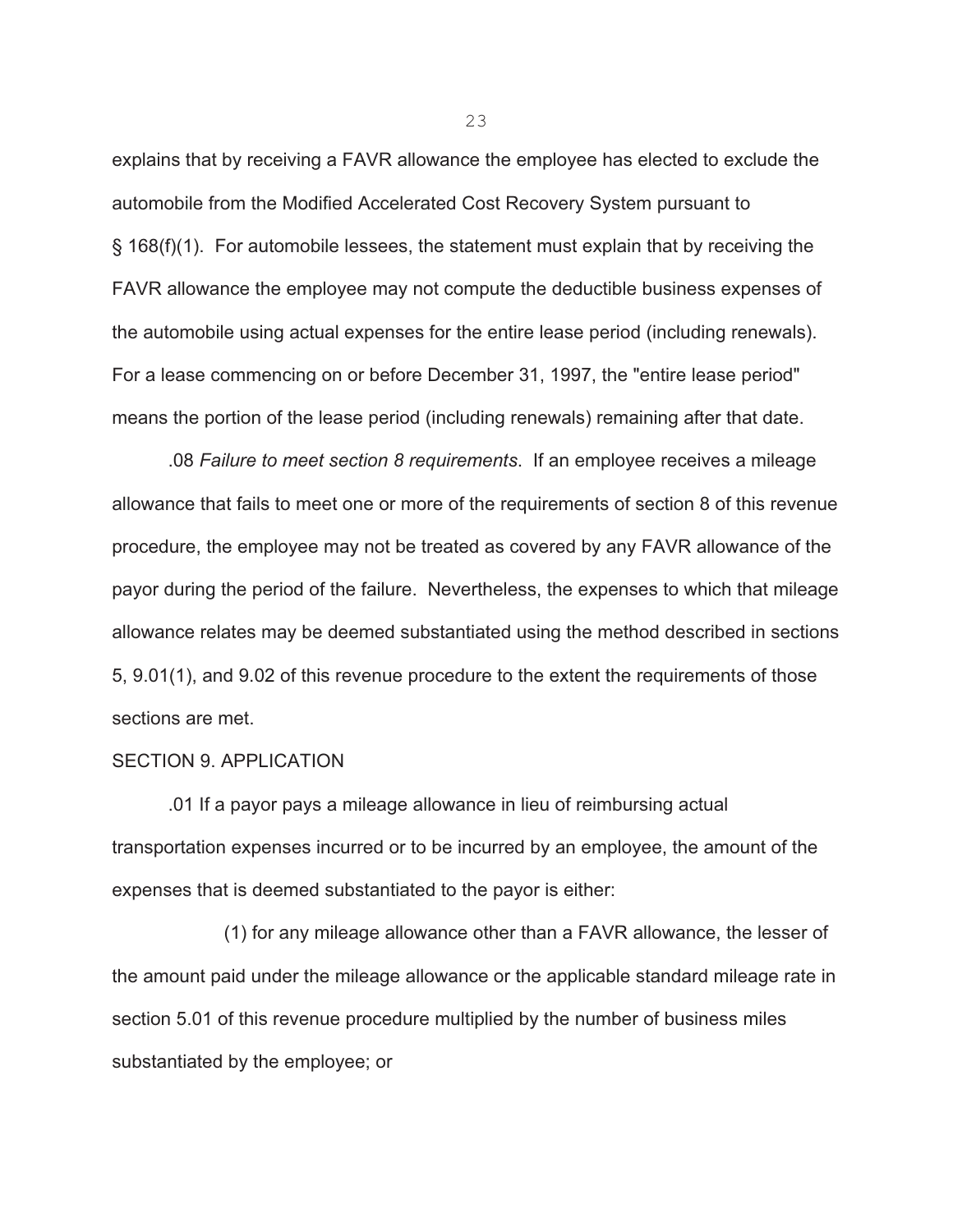(2) for a FAVR allowance, the amount paid under the FAVR allowance less the sum of (a) any periodic variable rate payment that relates to miles in excess of the business miles substantiated by the employee and that the employee fails to return to the payor although required to do so, (b) any portion of a periodic fixed payment that relates to a period during which the employee is treated as not covered by the FAVR allowance and that the employee fails to return to the payor although required to do so, and (c) any optional high mileage payments.

.02 If the amount of transportation expenses is deemed substantiated under the rules provided in section 9.01 of this revenue procedure, and the employee actually substantiates to the payor the elements of time, place (or use), and business purpose of the transportation expenses in accordance with paragraphs (b)(2) (travel away from home) and (b)(6) (listed property, which includes passenger automobiles and any other property used as a means of transportation) of § 1.274-5T, and paragraph (c) of § 1.274-5, the employee is deemed to satisfy the adequate accounting requirements of § 1.274-5(f) as well as the requirement to substantiate by adequate records or other sufficient evidence for purposes of § 1.274-5(c). *See* § 1.62-2(e)(1) for the rule that an arrangement must require business expenses to be substantiated to the payor within a reasonable period of time.

.03 An arrangement providing mileage allowances will be treated as satisfying the requirement of § 1.62-2(f)(2) with respect to returning amounts in excess of expenses as follows:

(1) For a mileage allowance other than a FAVR allowance, the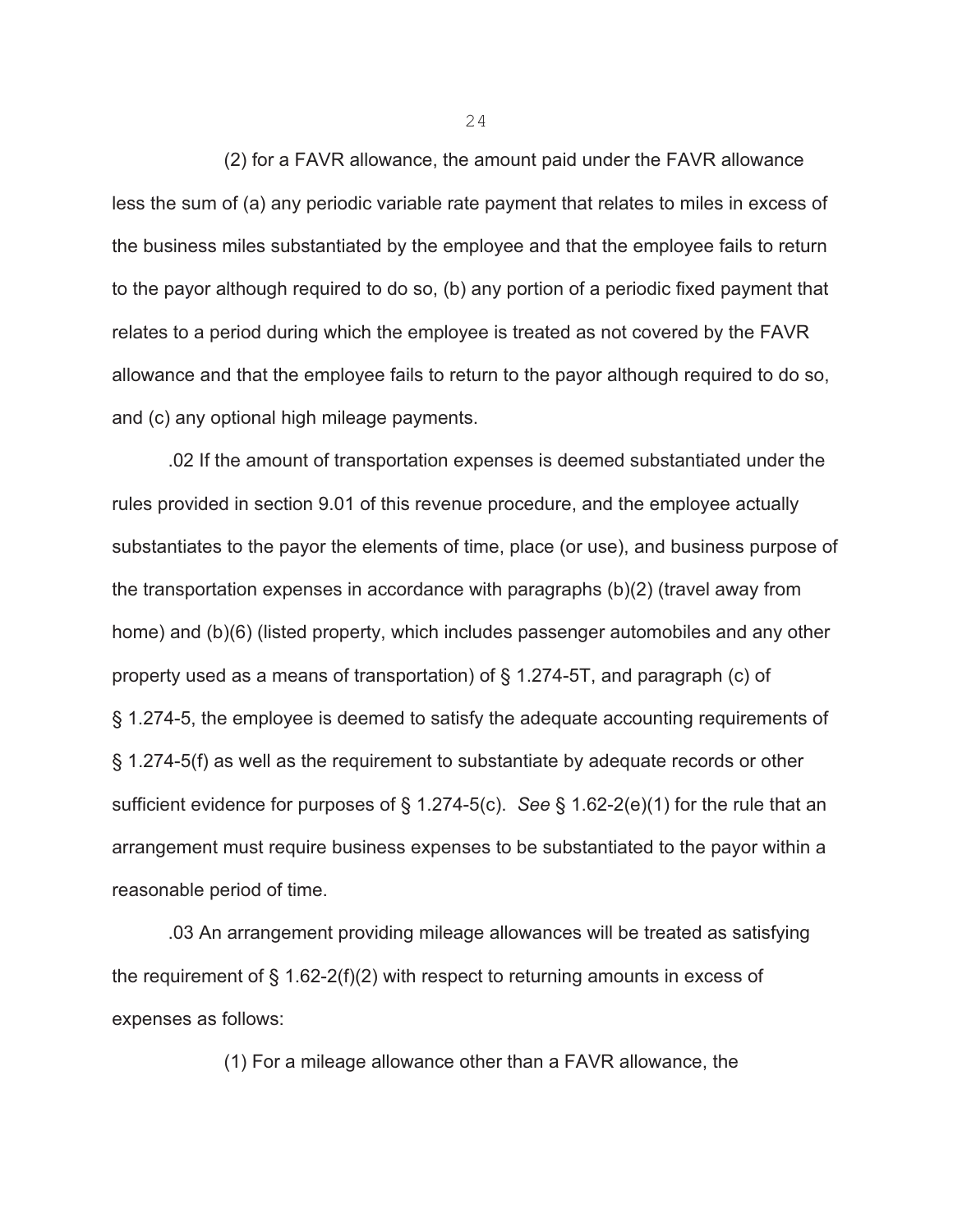requirement to return excess amounts will be treated as satisfied if the employee is required to return within a reasonable period of time (as defined in § 1.62-2(g)) any portion of the allowance that relates to miles of travel not substantiated by the employee, even though the arrangement does not require the employee to return the portion of the allowance that relates to the miles of travel substantiated and that exceeds the amount of the employee's expenses deemed substantiated. For example, assume a payor provides an employee an advance mileage allowance of \$97 based on an anticipated 200 business miles at 48.5 cents per mile (at a time when the business standard mileage rate is 44.5 cents per mile), and the employee substantiates 120 business miles. The requirement to return excess amounts will be treated as satisfied if the employee is required to return the portion of the allowance that relates to the 80 unsubstantiated business miles (\$38.80) even though the employee is not required to return the portion of the allowance (\$4.80) that exceeds the amount of the employee's expenses deemed substantiated under section 9.01 of this revenue procedure (\$53.40) for the 120 substantiated business miles. However, the \$4.80 excess portion of the allowance is treated as paid under a nonaccountable plan as discussed in section 9.05.

(2) For a FAVR allowance, the requirement to return excess amounts will be treated as satisfied if the employee is required to return within a reasonable period of time (as defined in  $\S$  1.62-2(g)), (a) the portion (if any) of the periodic variable payment received that relates to miles in excess of the business miles substantiated by the employee, and (b) the portion (if any) of a periodic fixed payment that relates to a period during which the employee was not covered by the FAVR allowance.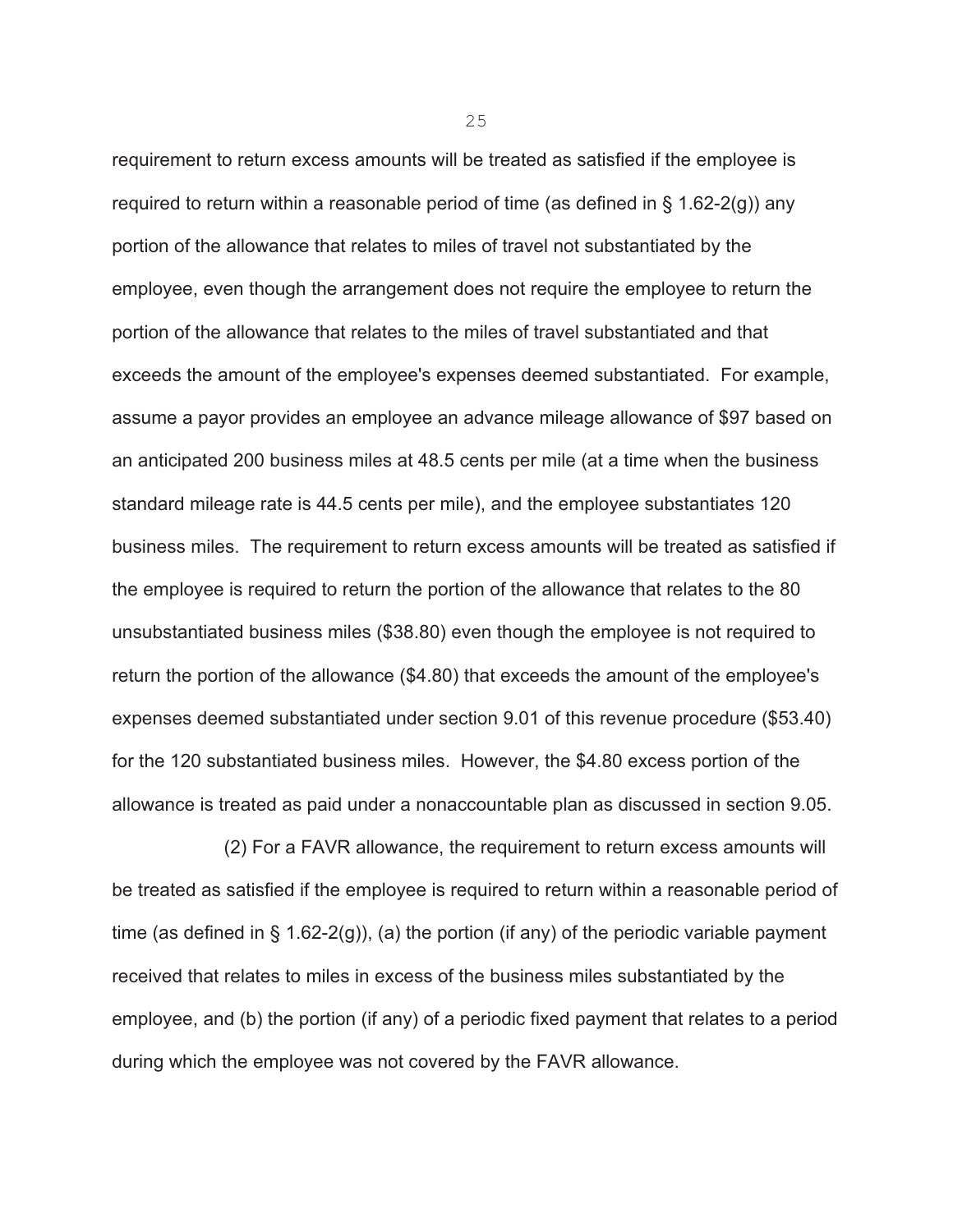.04 An employee is not required to include in gross income the portion of a mileage allowance received from a payor that is less than or equal to the amount deemed substantiated under section 9.01 of this revenue procedure, provided the employee substantiates in accordance with section 9.02. *See* § 1.274-5T(f)(2)(i). In addition, that portion of the allowance is treated as paid under an accountable plan, is not reported as wages or other compensation on the employee's Form W-2, and is exempt from withholding and payment of employment taxes. *See* § 1.62-2(c)(2) and  $(c)(4)$ .

.05 An employee is required to include in gross income the portion of a mileage allowance received from a payor that exceeds the amount deemed substantiated under section 9.01 of this revenue procedure, provided the employee substantiates in accordance with section 9.02 of this revenue procedure. *See* § 1.274-5T(f)(2)(ii). In addition, the excess portion of the allowance is treated as paid under a nonaccountable plan, is reported as wages or other compensation on the employee's Form W-2, and is subject to withholding and payment of employment taxes. *See* § 1.62-2(c)(3)(ii), (c)(5), and  $(h)(2)(i)(B)$ .

.06 If an employee's substantiated expenses are less than the employee's actual expenses, the following rules apply:

(1) Except as otherwise provided in section 9.06(2) of this revenue procedure with respect to leased automobiles, if the amount of the expenses deemed substantiated under the rules provided in section 9.01 of this revenue procedure is less than the amount of the employee's business transportation expenses, the employee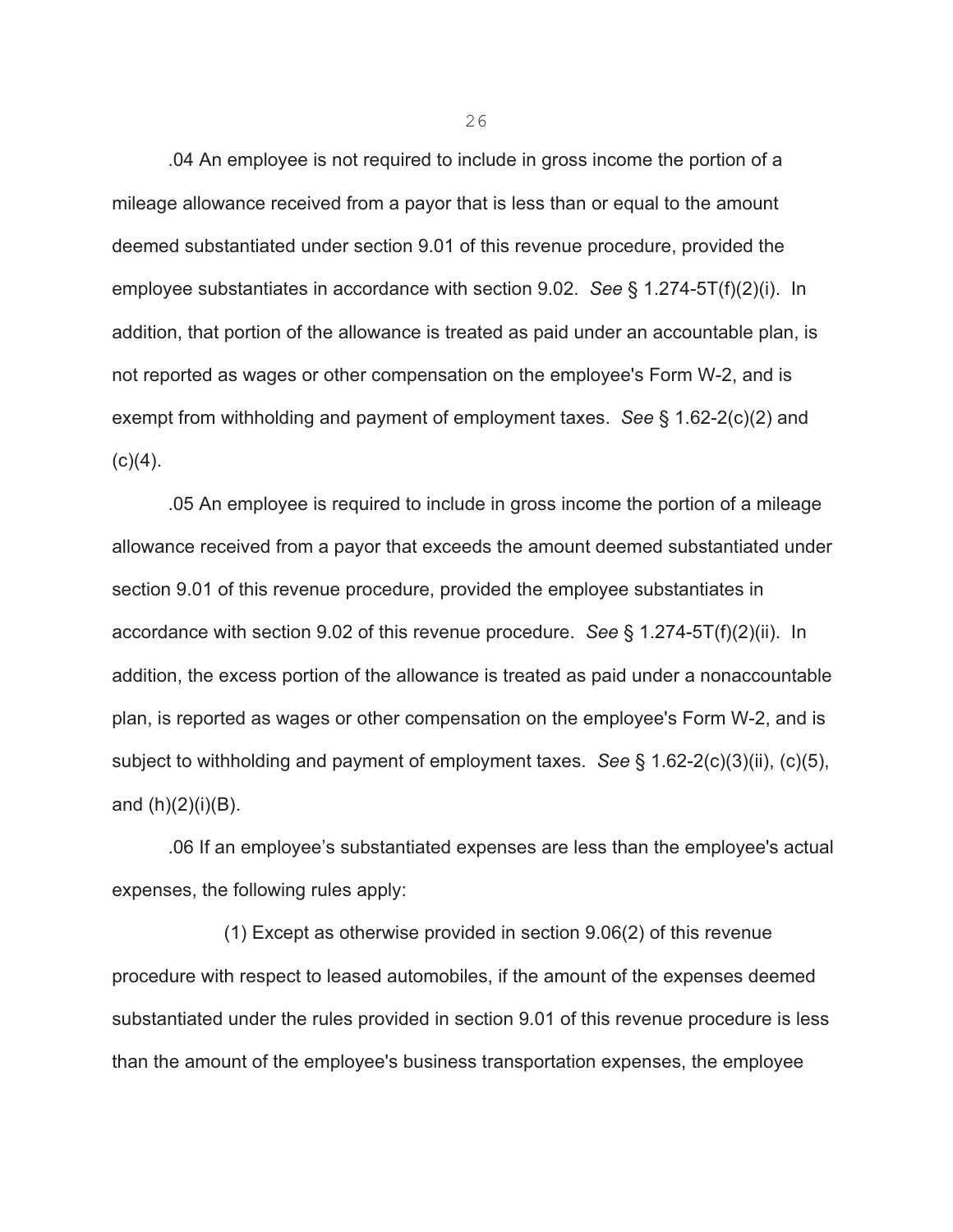may claim an itemized deduction for the amount by which the business transportation expenses exceed the amount that is deemed substantiated, provided the employee substantiates all the business transportation expenses, includes on Form 2106, Employee Business Expenses, the deemed substantiated portion of the mileage allowance received from the payor, and includes in gross income the portion (if any) of the mileage allowance received from the payor that exceeds the amount deemed substantiated. *See* § 1.274-5T(f)(2)(iii). However, for purposes of claiming this itemized deduction, substantiation of the amount of the expenses is not required if the employee is claiming a deduction that is equal to or less than the applicable standard mileage rate multiplied by the number of business miles substantiated by the employee minus the amount deemed substantiated under section 9.01 of this revenue procedure. The itemized deduction is subject to the 2-percent floor on miscellaneous itemized deductions provided in § 67.

(2) An employee whose business transportation expenses with respect to a leased automobile are deemed substantiated under section 9.01(1) of this revenue procedure (relating to an allowance other than a FAVR allowance) may not claim a deduction based on actual expenses under section 9.06(1) unless the employee does so consistently beginning with the first business use of the automobile after December 31, 1997. An employee whose business transportation expenses with respect to a leased automobile are deemed substantiated under section 9.01(2) of this revenue procedure (relating to a FAVR allowance) may not claim a deduction based on actual expenses.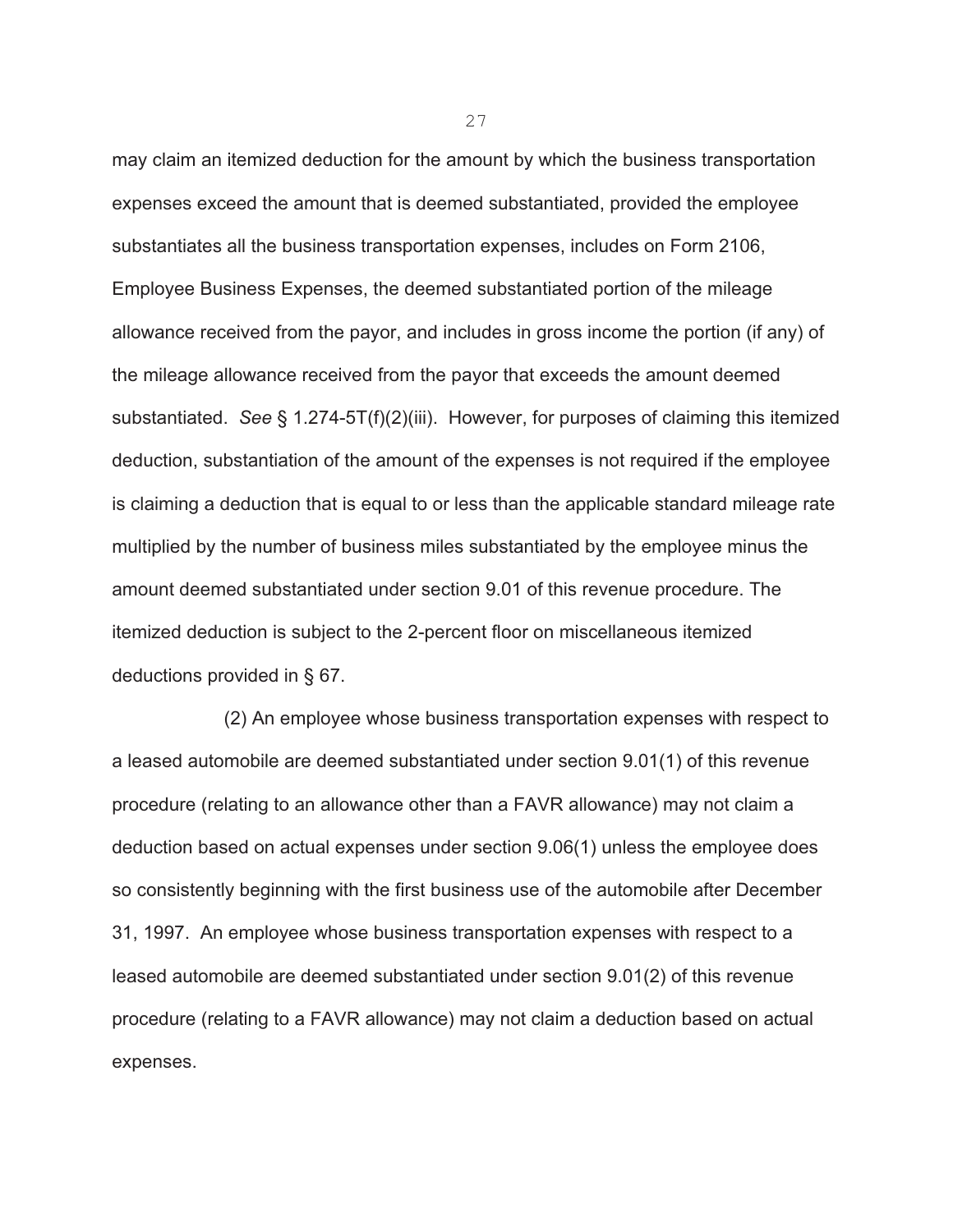.07 An employee may deduct an amount computed pursuant to section 5.01 of this revenue procedure only as an itemized deduction. This itemized deduction is subject to the 2-percent floor on miscellaneous itemized deductions provided in § 67.

.08 A self-employed individual may deduct an amount computed pursuant to section 5.01 of this revenue procedure in determining adjusted gross income under  $§ 62(a)(1).$ 

.09 If a payor's reimbursement or other expense allowance arrangement evidences a pattern of abuse of the rules of § 62(c) and the regulations thereunder, all payments under the arrangement will be treated as made under a nonaccountable plan. Thus, the payments are included in the employee's gross income, are reported as wages or other compensation on the employee's Form W-2, and are subject to withholding and payment of employment taxes. *See* § 1.62-2(c)(3), (c)(5), and (h)(2). SECTION 10. WITHHOLDING AND PAYMENT OF EMPLOYMENT TAXES

.01 The portion of a mileage allowance (other than a FAVR allowance), if any, that relates to the miles of business travel substantiated and that exceeds the amount deemed substantiated for those miles under section 9.01(1) of this revenue procedure is subject to withholding and payment of employment taxes. *See* § 1.62-2(h)(2)(i)(B).

(1) In the case of a mileage allowance paid as a reimbursement, the excess described in section 10.01 of this revenue procedure is subject to withholding and payment of employment taxes in the payroll period in which the payor reimburses the expenses for the business miles substantiated. *See* § 1.62-2(h)(2)(i)(B)(2).

(2) In the case of a mileage allowance paid as an advance, the excess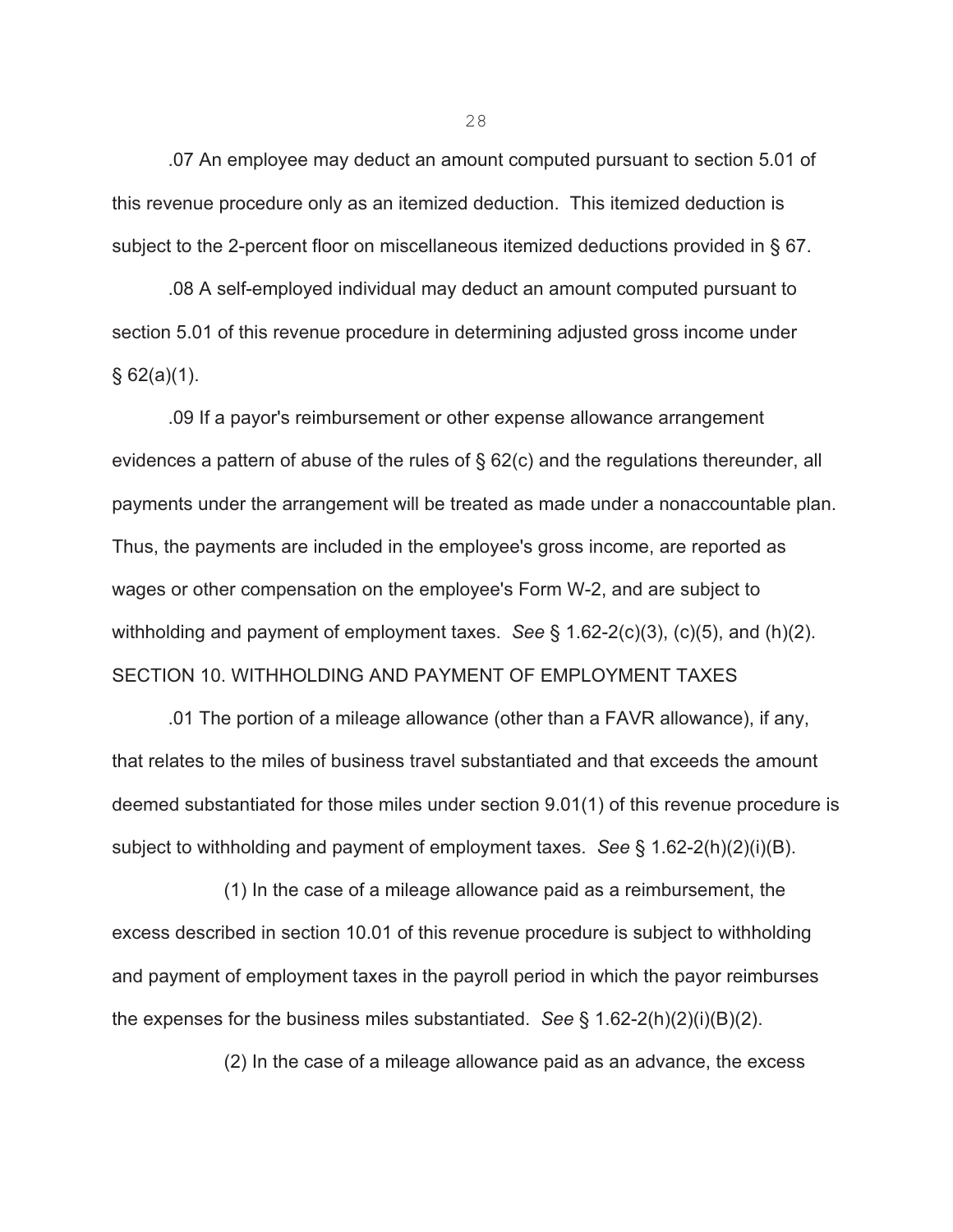described in section 10.01 of this revenue procedure is subject to withholding and payment of employment taxes no later than the first payroll period following the payroll period in which the business miles with respect to which the advance was paid are substantiated. *See* § 1.62-2(h)(2)(i)(B)(3). If some or all of the business miles with respect to which the advance was paid are not substantiated within a reasonable period of time and the employee does not return the portion of the allowance that relates to those miles within a reasonable period of time, the portion of the allowance that relates to those miles is subject to withholding and payment of employment taxes no later than the first payroll period following the end of the reasonable period. *See* § 1.62-  $2(h)(2)(i)(A)$ .

(3) In the case of a mileage allowance that is not computed on the basis of a fixed amount per mile of travel (for example, a mileage allowance that combines periodic fixed and variable rate payments, but that does not satisfy the requirements of section 8 of this revenue procedure), the payor must compute periodically (no less frequently than quarterly) the amount, if any, that exceeds the amount deemed substantiated under section 9.01(1) of this revenue procedure by comparing the total mileage allowance paid for the period to the standard mileage rate in section 5.01 of this revenue procedure multiplied by the number of business miles substantiated by the employee for the period. Any excess is subject to withholding and payment of employment taxes no later than the first payroll period following the payroll period in which the excess is computed. *See* § 1.62-2(h)(2)(i)(B)(4).

(4) For example, assume an employer pays its employees a mileage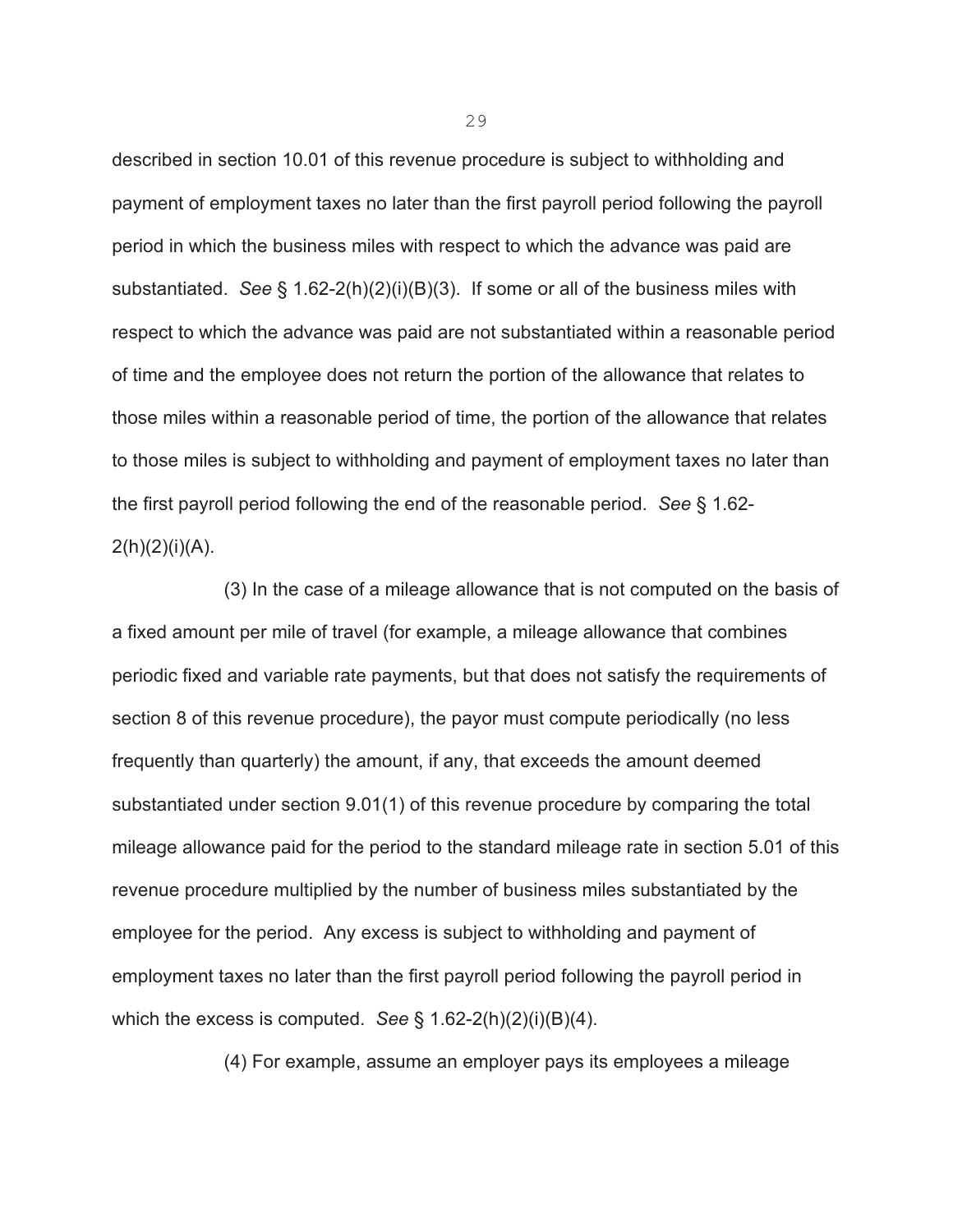allowance at a rate of 48.5 cents per mile (when the business standard mileage rate is 44.5 cents per mile). The employer does not require the return of the portion of the allowance that exceeds the business standard mileage rate for the business miles substantiated (4 cents). In June, the employer advances an employee \$242.50 for 500 miles to be traveled during the month. In July, the employee substantiates to the employer 400 business miles traveled in June and returns \$48.50 to the employer for the 100 business miles not traveled. The amount deemed substantiated for the 400 miles traveled is \$178 and the employee is not required to return \$16. No later than the first payroll period following the payroll period in which the 400 business miles traveled are substantiated, the employer must withhold and pay employment taxes on \$16.

.02 The portion of a FAVR allowance, if any, that exceeds the amount deemed substantiated for those miles under section 9.01(2) of this revenue procedure is subject to withholding and payment of employment taxes. *See* § 1.62-2(h)(2)(i)(B).

(1) Any periodic variable rate payment that relates to miles in excess of the business miles substantiated by the employee and that the employee fails to return within a reasonable period, or any portion of a periodic fixed payment that relates to a period during which the employee is treated as not covered by the FAVR allowance and that the employee fails to return within a reasonable period, is subject to withholding and payment of employment taxes no later than the first payroll period following the end of the reasonable period. *See* § 1.62-2(h)(2)(i)(A).

(2) Any optional high mileage payment is subject to withholding and payment of employment taxes when paid.